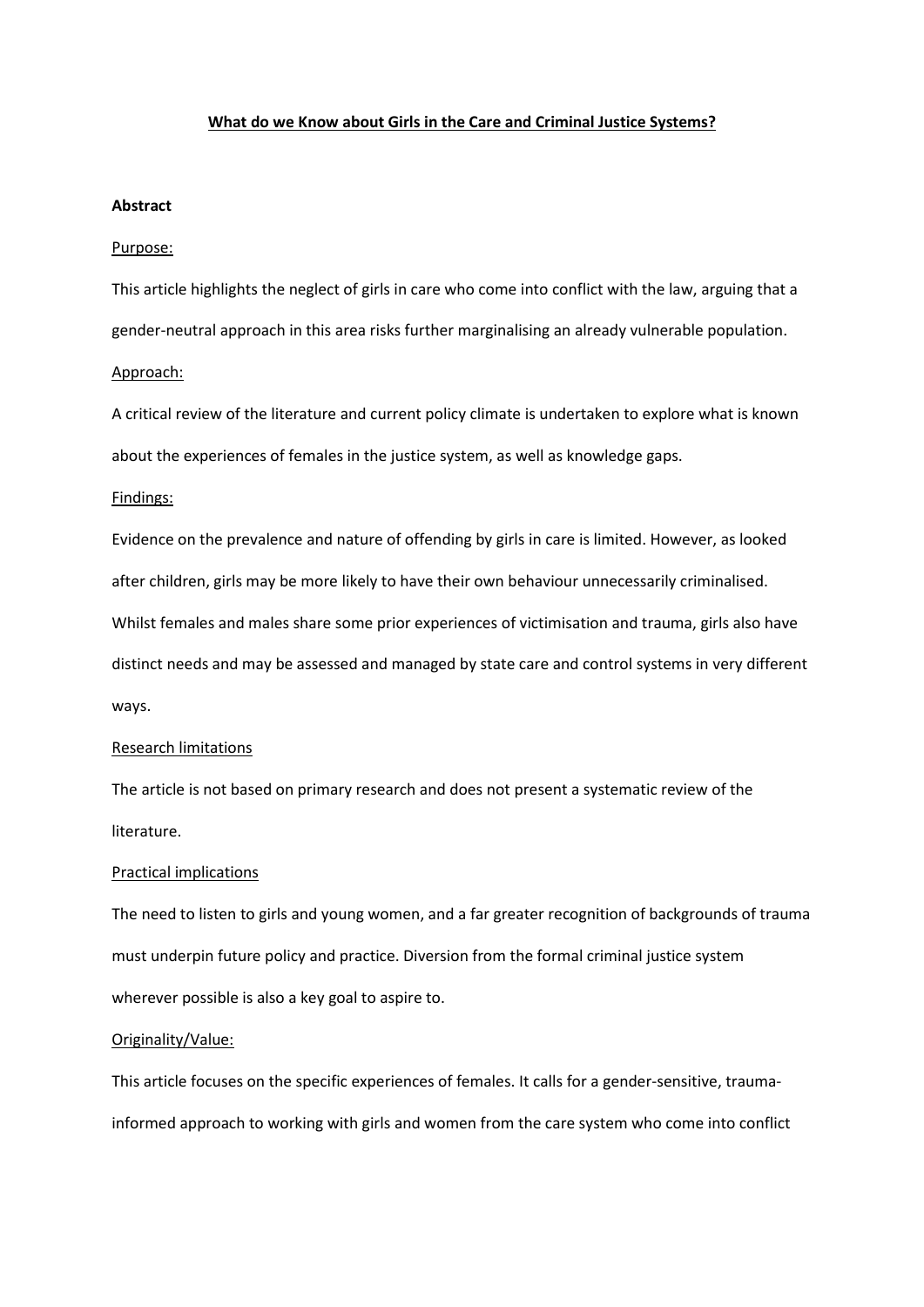with the law, and questions the value of criminalising those whom the state previously deemed to be in need of welfare and support.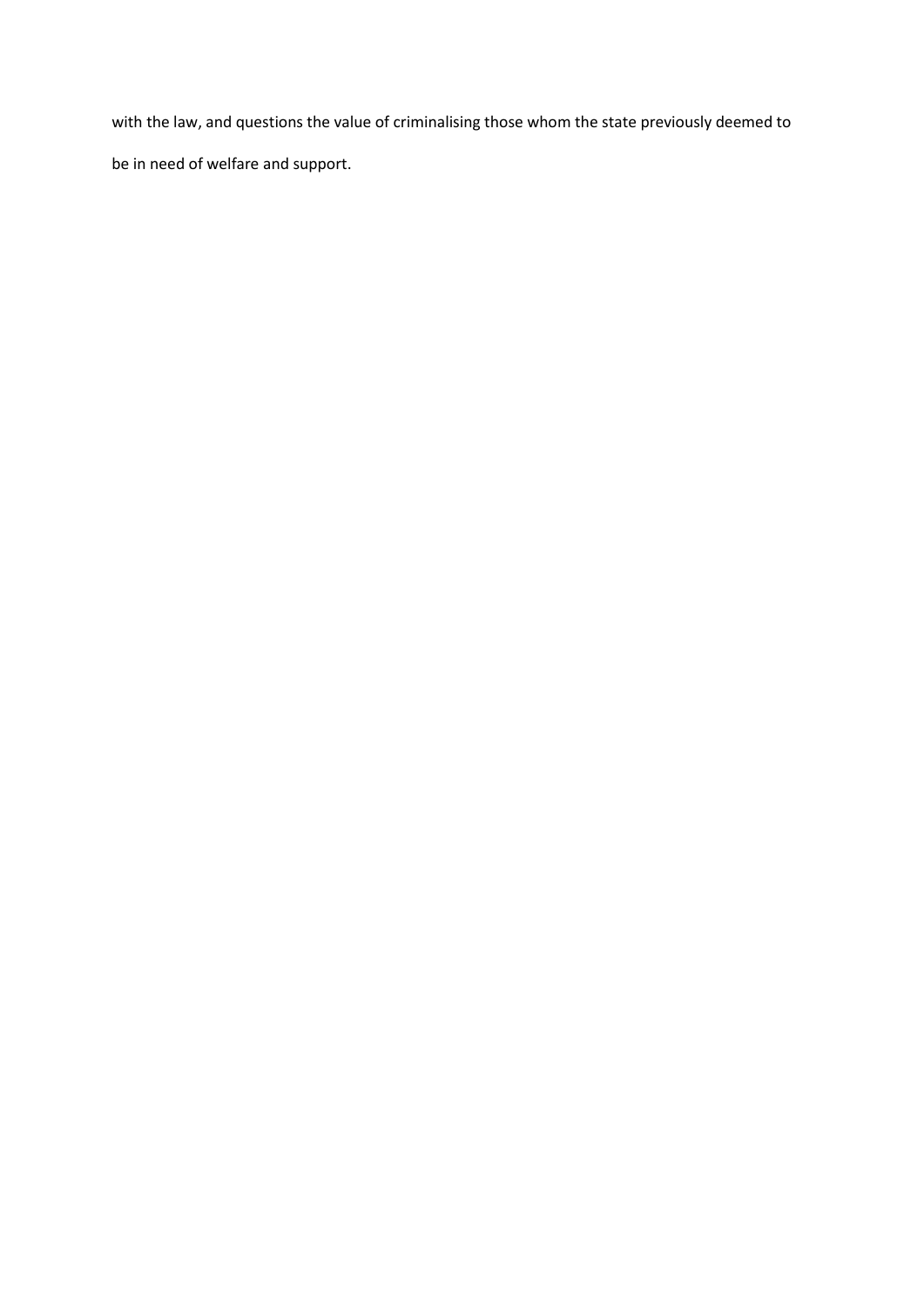The numbers of children looked after in England has risen steadily over the last eight years, with 70,440 children in care at 31st March 2016, 44% of whom were female (Department for Education (DfE), 2016a). Official figures also reveal an increase in the number and proportion of older children in care, with 62% of children looked after aged 10 years and over in 2016 compared with 56% in 2012 (DfE, 2016a). The increases in the numbers of those both in care, and over the age of criminal responsibility, make debates about disrupting the care-crime connection particularly pertinent. However, whilst the care-crime connection has traditionally been neglected in research, there has arguably been a particular research silence on females in care who come into conflict with the law.

The Laming Review 'In Care, Out of Trouble' (Prison Reform Trust (PRT), 2016a), and the systematic review of literature to accompany it (Staines, 2016) recently highlighted that girls in care form a minority group within the criminal justice system, and as such "there is a lack of research about their experiences, needs and characteristics" (PRT, 2016a: 72). This situation parallels the relative neglect of all females in the justice system (cf Sharpe, 2012). Thus a focus on the particular needs of females in care is recommended (PRT, 2016a).

This article seeks to contribute towards that effort by considering the current policy climate as well as what is known about the backgrounds of females in care and the criminal justice system. It is frustrating that there is much that we do not know in relation to having an up-to-date national picture of the offences that young women in care are convicted of, and the frequency with which this occurs. Similarly, the true extent of the criminalisation of all children in care is unknown (Howard League, 2017). Whilst our current knowledge-base is limited, this paper considers some of the evidence that does exist in order to highlight some important themes, including perceptions of girls in care, as well as the experiences of women in prison. Following recent work on the general links between trauma and offending (Beyond Youth Custody, 2016), this paper calls for a trauma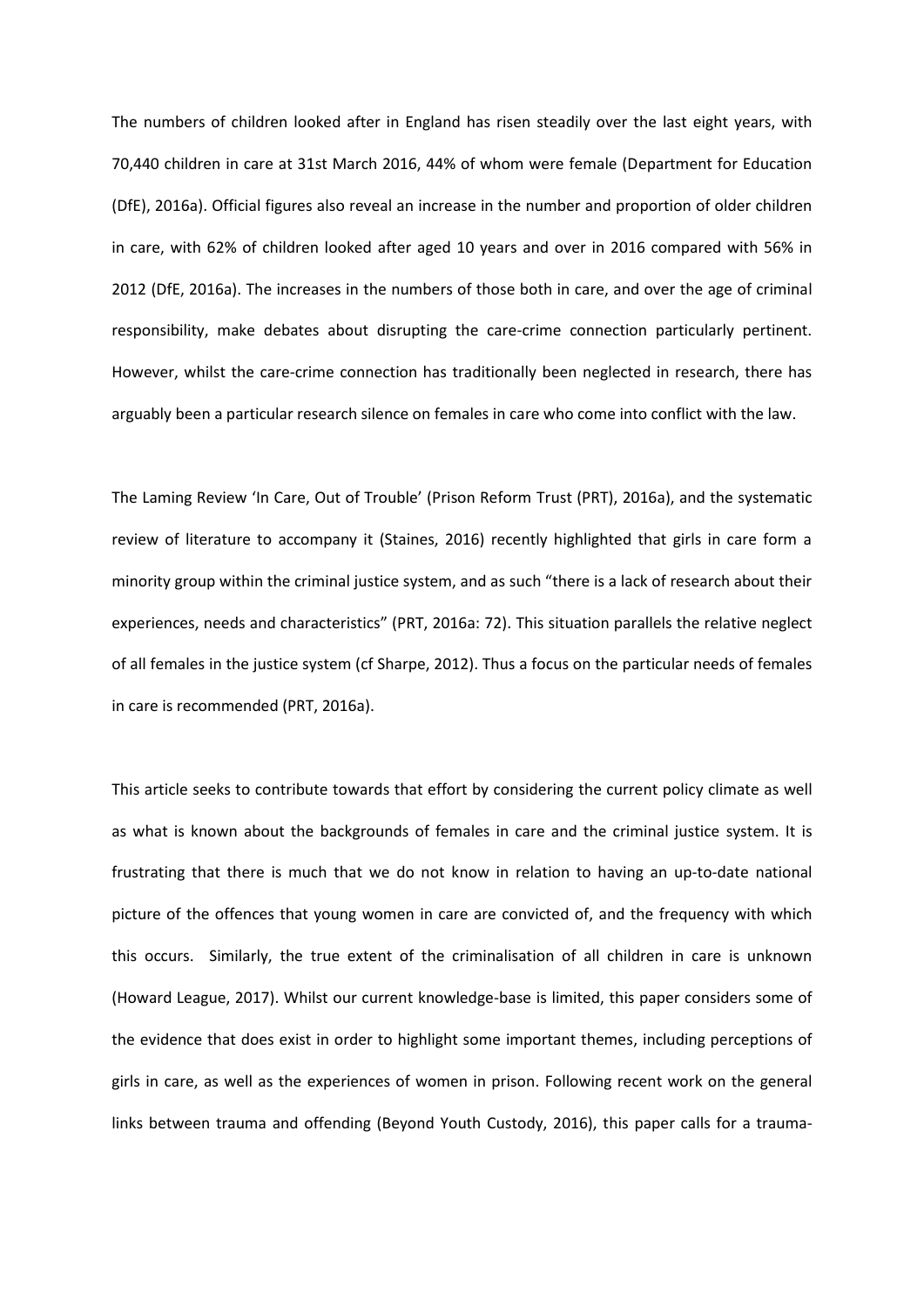informed approach (cf. Mendes et al, 2014) to supporting females in the care and criminal justice systems.

# **Setting the scene**

The discussion below draws predominantly on peer-reviewed journal articles, as well as academic books, government data, policy documents and independent reviews. However, it does not present a systematic review of the literature, and in the space available the choice of sources has inevitably been selective. Whilst most sources relate to the UK, relevant material from other jurisdictions is also considered, highlighting the wider global relevance of the issues. The majority of literature was published in the last 10 years. In exploring the relevance of a trauma-informed approach for females in care who come into conflict with the law, a decision was made to focus particularly on evidence that addressed the following themes: females in care and/or the criminal justice system, the general care-crime connection, and the links between trauma and offending.

As noted by Beyond Youth Custody (BYC) (2016:5), "trauma is a phenomenon that requires both a particular kind of event and a particular kind of reaction to that event – as such, it defies simple definition". However, the definition offered by the Substance Abuse and Mental Health Services Administration (SAMHSA) (2014) highlights that trauma is the sum of the event, the experience and the effect. "Individual trauma results from an event, series of events or set of circumstances that is experienced by an individual as physically or emotionally harmful or threatening and that has lasting adverse effects on the individual's functioning and physical, social, emotional, or spiritual wellbeing" (SAMHSA, 2014 – cited in BYC, 2016).

A number of events typically referred to in the literature as having the potential to generate trauma are also events that, either alone or in combination, may be associated with entry to the care system. These include: emotional, physical and sexual abuse; neglect, witnessing family violence;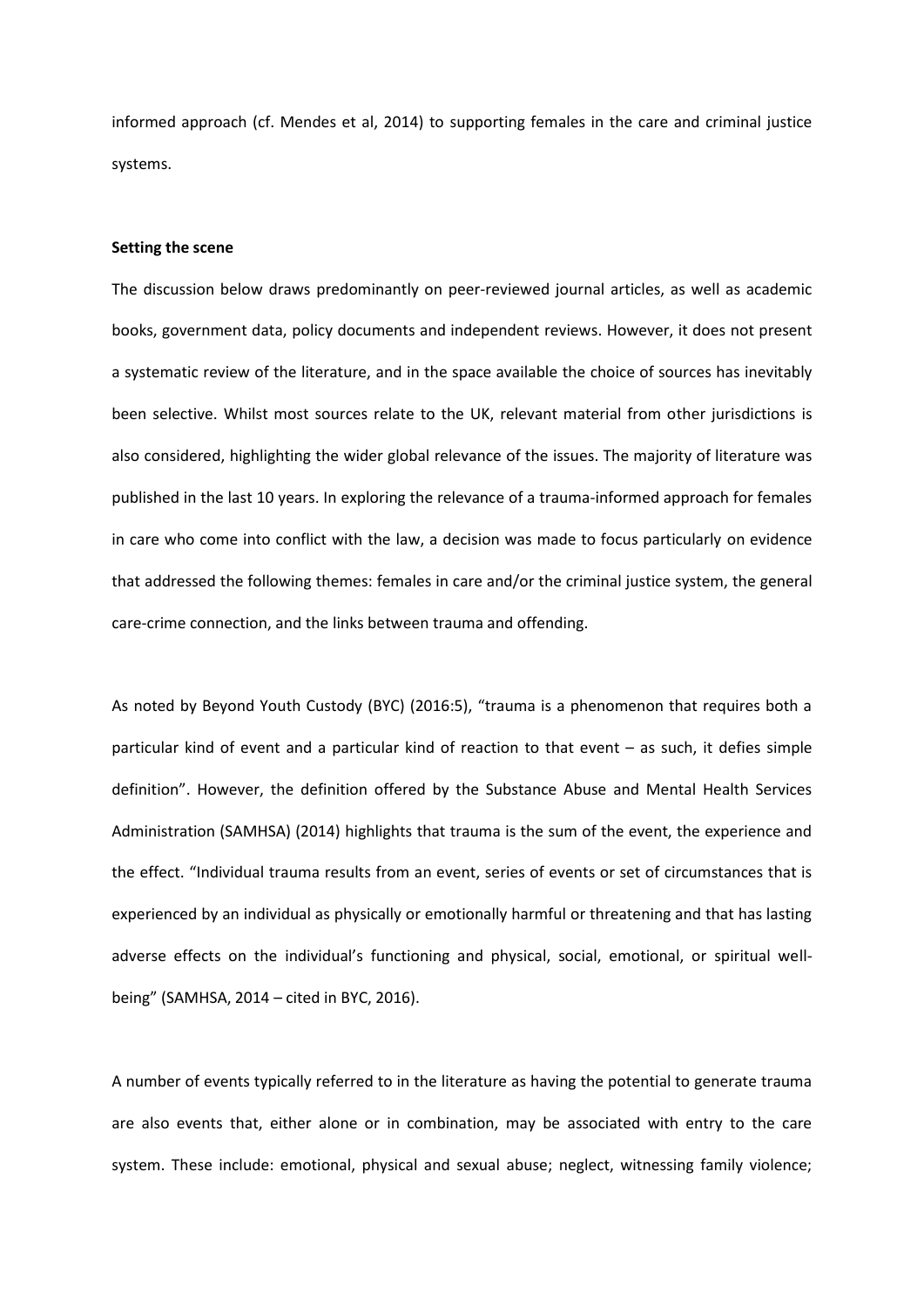serious injuries; loss of loved ones; abandonment and separation (cf. BYC, 2016). Interestingly, Mendes et al (2014) have argued in their research that offending behaviour by those in care ought to be viewed as a trauma-related outcome.

## **Offending rates and knowledge gaps**

According to official statistics, looked after children in England are five times more likely to offend than all children, with males twice as likely to offend as females. Three per cent of females in care (n=450) were convicted or subject to a final warning or reprimand in the year ending 31 March 2016, compared to 6% of males (DfE, 2016a). Whilst these numbers appear relatively small, the data is very limited because it is based only on those looked after continuously for 12 months or more. Furthermore, as the Howard League (2017) have noted with respect to the criminalisation of children in residential care, "inadequacies in record keeping and data collection mean that we do not have an accurate picture of the extent and nature of the problem" (2017:3). For example, each police force has its own recording system and search capabilities, and there are no identifiers on most police systems for marking an incident as having occurred at a children's home. Meanwhile, children's homes are not required by local authorities or Ofsted to record and report on each callout to the police (Howard League, 2017).

Improvements in national data collection and recording are urgently required. What is more, in order to achieve multi-agency co-operation with respect to reducing the unnecessary criminalisation of children in care (cf. PRT, 2016a), then clearly all agencies need to be not only routinely collecting relevant data, but also recording it in comparable formats (Howard League, 2017).

It is recognised that different types of care placement, such as kinship care and foster care, will potentially impact on children in different ways (cf Wilkinson & Bowyer, 2017). Indeed, earlier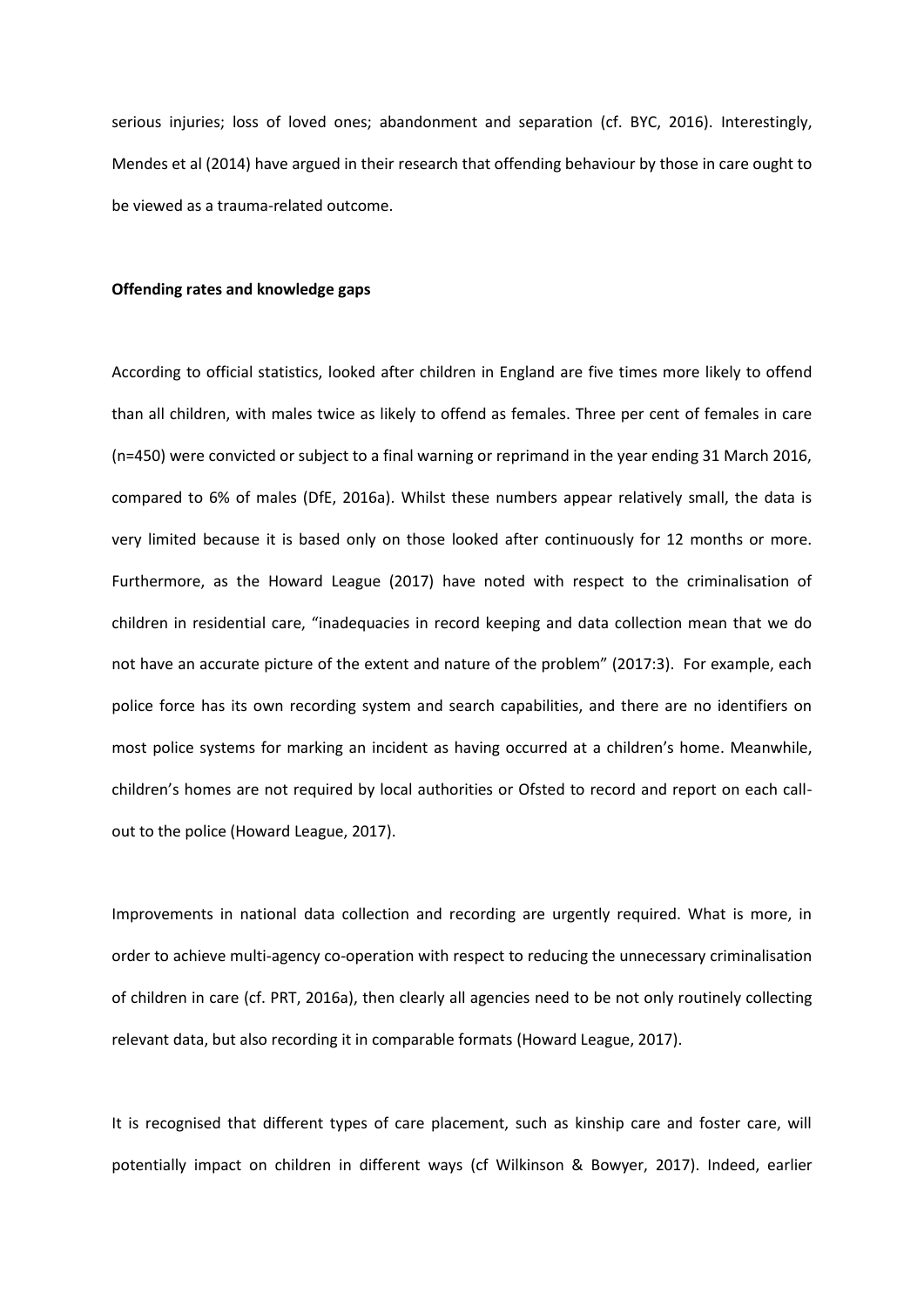research highlights the potential of secure and stable foster placements to divert young women in particular from involvement in the youth justice system (Taylor, 2006) – a clear indication that the care-crime connection is far more complex than assuming that going into care will inevitably lead to justice-system involvement. Nevertheless, this article's focus is predominantly on residential care experiences given that this is where current concerns about system failings have been particularly evident.

# **The current policy climate**

In considering the current policy climate, an examination of recent policy documents is instructive in highlighting the relative invisibility of females. For example, the South East Protocol on reducing the offending and criminalisation of children in care (2014) has been rightly recognised as an example of good practice in diverting children in care away from the justice system. Yet it is noteworthy that this document has nothing to say about the specific needs of girls. The same is true of the National Police Chief's Council (NPCC) (2015) strategy for policing children and young people which identified avoiding the criminalisation of looked after children as a key priority. Meanwhile, the Taylor Review (2016) of the youth justice system is a far more substantial document, which importantly flags up some of the particular challenges facing looked after children but devotes very little space to girls (aside from brief comments on females in police custody and secure schools).

None of this discussion is meant to suggest that the needs of males are not important. However, it has long been recognised that a gender-neutral approach to youth justice ultimately risks neglecting the specific needs of girls, and discriminating against them, in a system designed for the male majority (All Party Parliamentary Group on Women in the Penal System (APPG) 2012). When combined with the individual-blaming explanations that tend to dominant in official explanations of the care-crime connection, this becomes particularly concerning.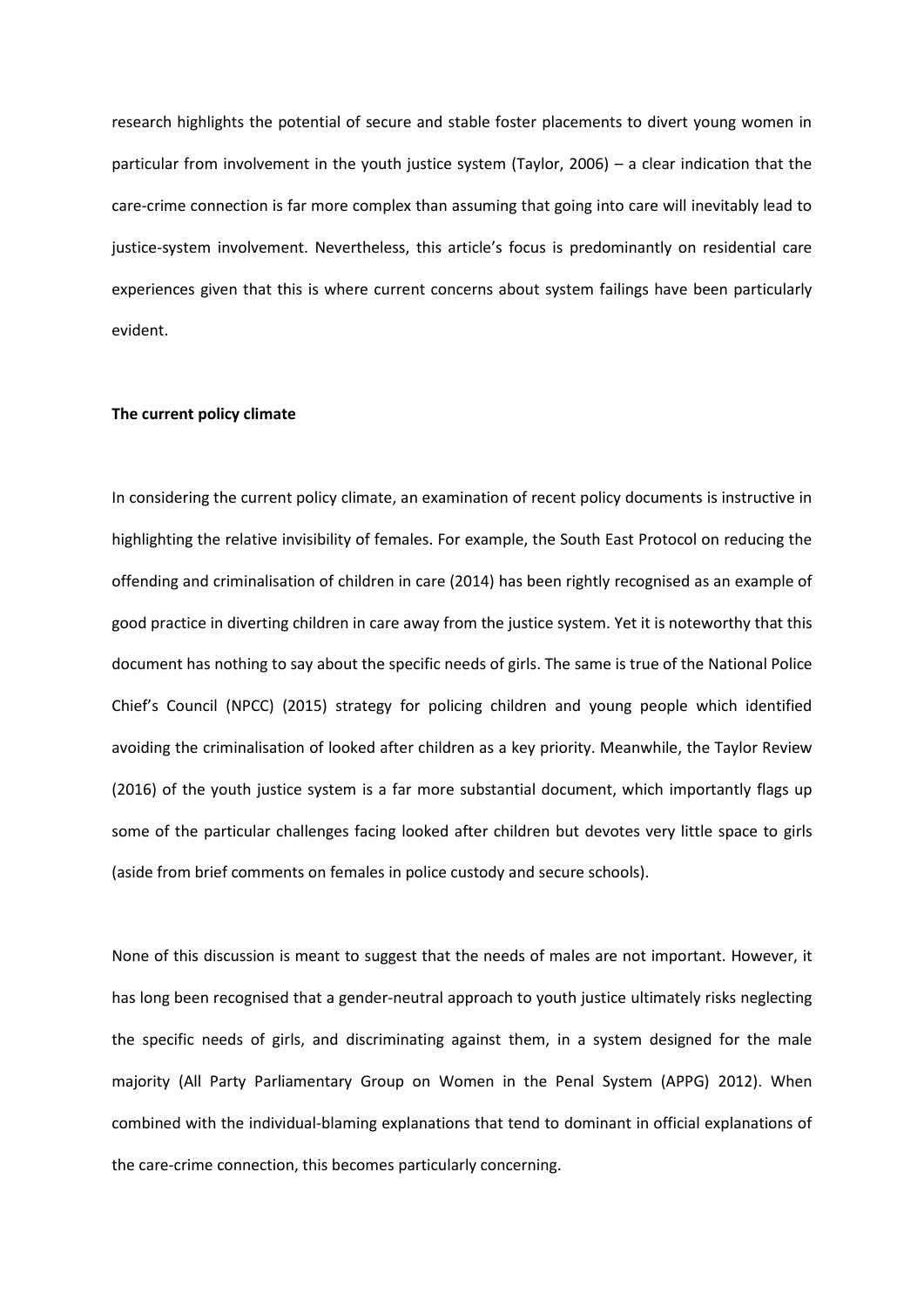Many of the so-called 'risk factors' associated with admission to care (e.g. early family disruption) are also factors associated with offending behaviour and as a result of this, it has often been wrongly assumed that children in care are inevitably more likely to commit offences. Yet there is nothing inevitable about this. However, the predominance of risk as the focus of contemporary criminal justice practice has served to perpetuate and legitimise a care-less approach to those with care experience (Fitzpatrick & Williams, 2017). Whilst pre-care experiences must not be ignored, the focus on risk factors has encouraged an overwhelming emphasis on individual-level explanations in examining the link between care and criminal careers, whereby the focus of blame is directly located with the individual in care and their families (cf. Stanley, 2017). On their own, such explanations are lazy, one-sided and partial. Furthermore, they enable the state in its role of corporate parent to deny or minimise the existence of structural problems and system-level failings, such as the unnecessary criminalisation of minor offences in some care homes (House of Commons Justice Committee, 2013).

Because children in care are under far greater official surveillance than their peers, what is viewed as challenging behaviour may be far more likely to be recorded and come to official attention quickly, in a way which would not be the case for many children living at home with their birth families. This can mean that children in care are at greater risk of coming into contact with the criminal justice system at an early age, which increases the likelihood that they will have further contact at a later date (McAra & McVie, 2007). Whilst an unprecedented amount of evidence on the general carecrime connection has been produced recently, there is a danger that some reports (e.g. Narey, 2016), and the government's response to them, undermine wider efforts (e.g. Prison Reform Trust, 2016a) to ensure this issue is on the agenda. The government's recent response to Sir Martin's Narey's Review of Children's Residential Care is particularly concerning in this respect.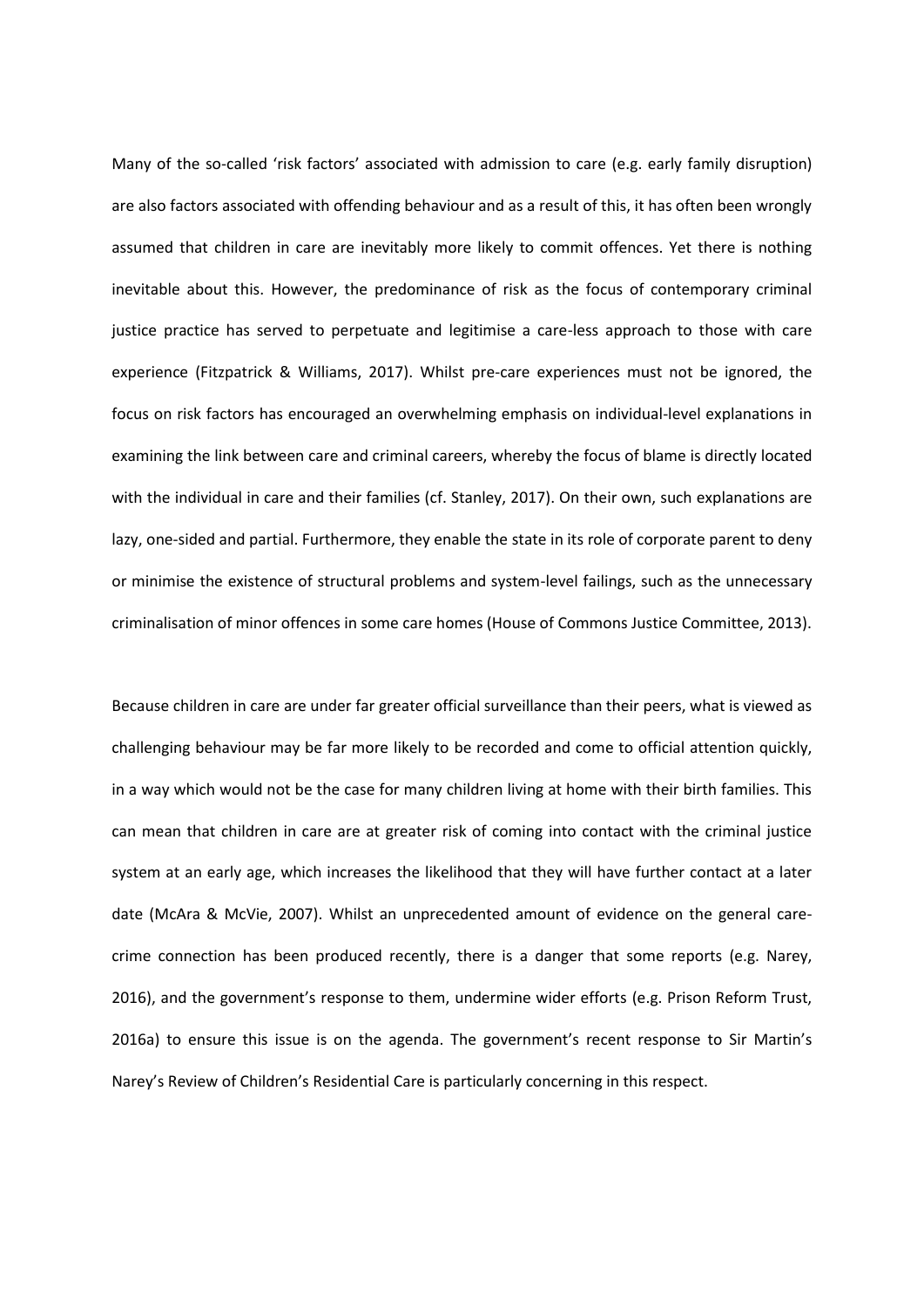"We welcome Sir Martin's recognition that children's homes, on the whole, have worked to address previous problems of over-criminalisation of children in their care, where children's home staff would unnecessarily involve the police in minor incidents. We also welcome his view that the fact that children in homes are more likely to be subject to criminal proceedings is a reflection of the challenges this group face, including their experiences prior to becoming looked after, rather than an indication of the quality of care they receive" (DfE, 2016b, emphasis added).

In the quote above, any potential systemic problems in explaining the care-crime connection are neatly side-stepped, and replaced by a focus on the problems within the individual and their families. Yet research is clear that system-level failings continue. While policy and practice guidance encourages only sparing use of police contact to deal with challenging behaviour, Shaw (2016: 157) found that "the youth justice system is in fact viewed by many practitioners as a useful and necessary adjunct to the care system". Meanwhile, the Howard League's report (2016) on 'Criminal Care' observed that "Looked after' children living in children's homes are being criminalised at excessively high rates compared to all other groups of children, including those in other types of care" (2016:1). The report further notes that these problems are widely recognised by the government and other relevant authorities, but are not being addressed. There is clearly a conflict of evidence here, Paradoxically, at the same time the government is welcoming the view that overcriminalisation in children's homes has, "on the whole" been dealt with, the Howard League (2017) launches a two year programme of research to end the criminalisation of children in residential care – an indication that, for some at least, this is a problem that persists.

## **The needs of females in care**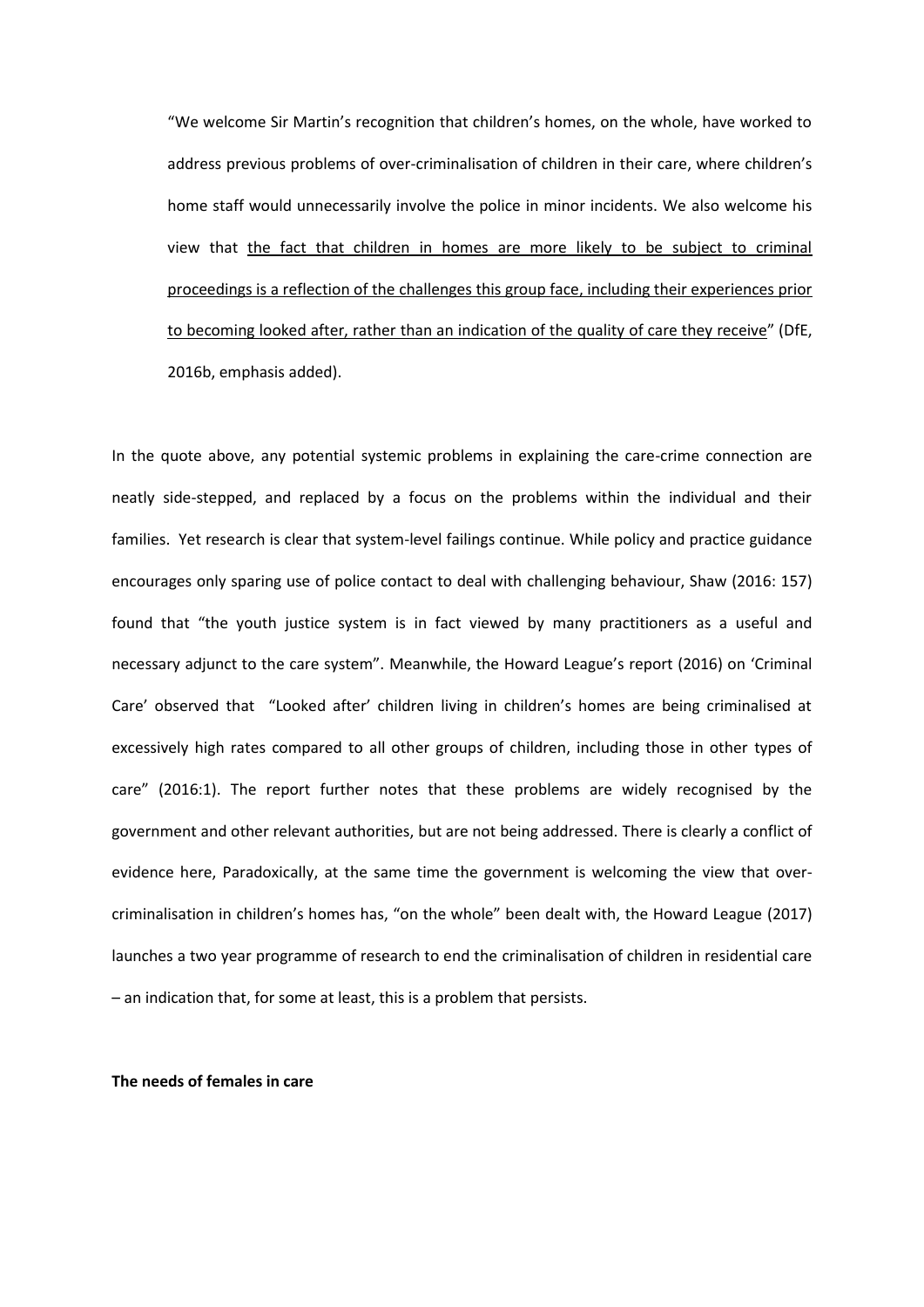So what are the distinct needs of females? We know that the majority of children enter care in England principally due to abuse and neglect (60% in 2016), although a mere 2% enter because of their own socially unacceptable behaviour (DfE, 2016a). The national data is not disaggregated by gender, and is also limited by the fact that it does not distinguish between the various different forms of abuse or neglect. However, it does highlight the clear vulnerability of many of those in care, and the fact that they are more likely to be victims of an offence (in that many will have experienced child abuse in some form), rather than offenders. Recent official data also includes figures on motherhood – reflecting wider concerns about teenage pregnancy and the fact that girls in care are particularly viewed as 'at risk' of this (Slawson, 2016). Of the 15,340 females in care over the age of 12 in March 2016, 2% were mothers (n=270) (DfE, 2016a). Whilst a breakdown of this data by age would be informative, this is not provided in the national data summary.

In addition to the distinct physical and emotional needs and experiences that may be associated with pregnancy/motherhood or indeed losing a child, there are other important gender differences between girls and boys. With respect to children in residential care, O'Neill (2008) argues that girls and boys have different patterns of help seeking and different responses to services. In particular, she notes that girls are more likely than boys to enter care because of problems with family relationships (e.g. abuse and violence at home) and because of concerns about their 'moral' welfare as well as health issues relating to drug and alcohol use (2008: 96). In a recent literature review, Staines (2016) found evidence to suggest that looked after girls may have experienced more difficulties prior to placement (for example, being more likely to have been physically and sexually abused, to have self-harmed or attempted suicide and to have a greater number of background adversities).

Meanwhile, a study of 53 young people in residential care in Canada (Collin-Vezina et al, 2011) identified high levels of trauma experiences and early maltreatment amongst males and females,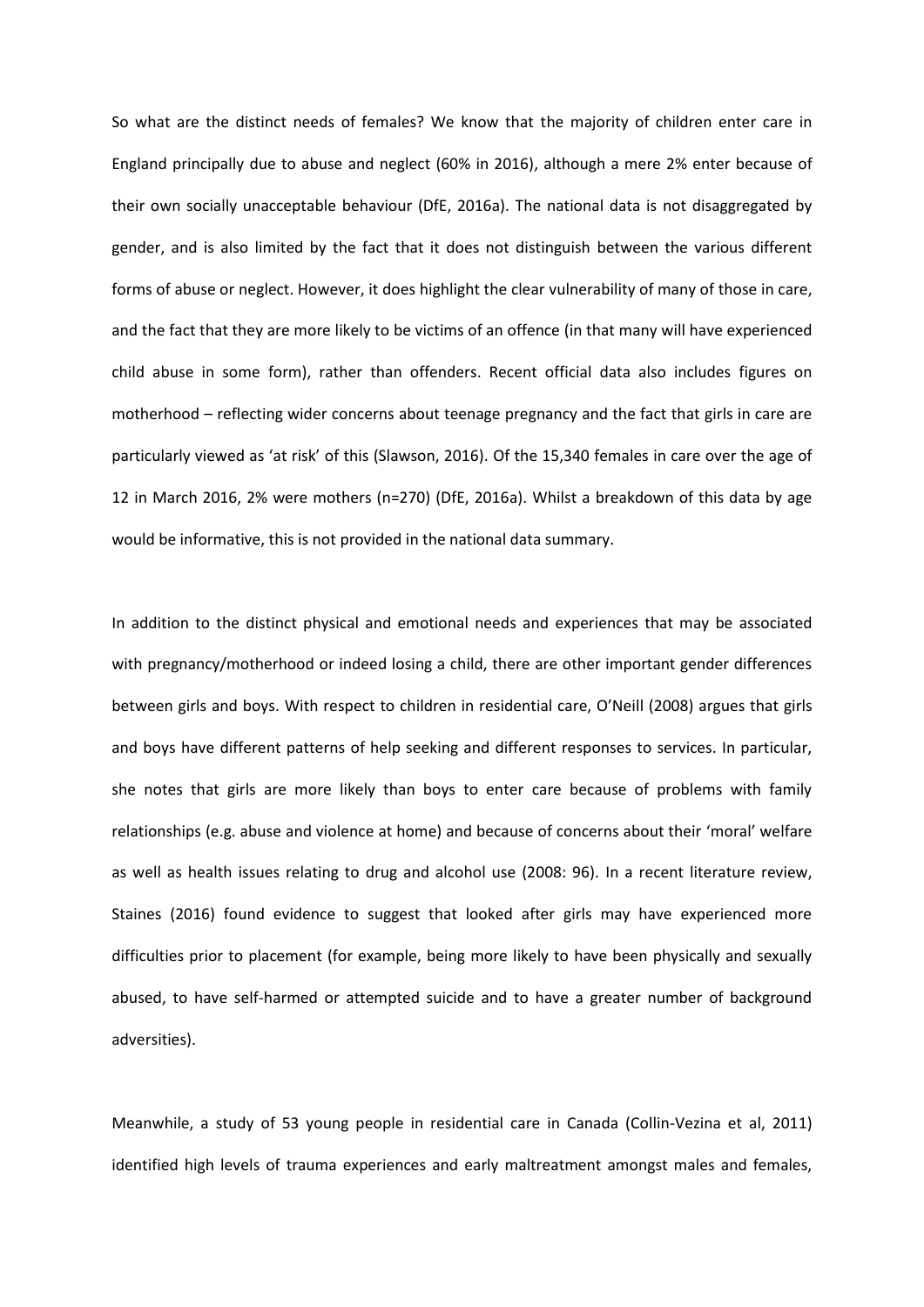with a majority experiencing emotional abuse (68%), physical abuse (60%) or emotional neglect (58%). Girls and boys were equally likely to have experienced multiple forms of maltreatment, but girls were far more likely to report sexual abuse (63%) in contrast to boys (17%). Girls were also more likely to report clinical levels of posttraumatic stress symptoms.

Females and males appear to share some of the same experiences of trauma, although there are also important differences, and questions about how individuals and systems respond to that trauma. Maltreatment has been consistently linked to later delinquent behaviour, but evidence suggests that girls appear to react differently than boys to such experiences. Postlethwait and colleagues (2010) noted that "maltreated girls are at greater risk of delinquency than nonmaltreated girls, more so than maltreated versus non-maltreated males. Child welfare-involved girls appear to "catch-up" somewhat with males in their levels of delinquent behaviour" (2010:319).

Similarly, Jonson-Reid and Barth (2000) found in the United States, females within the child welfare system faced particularly high levels of risk for adolescent incarceration when compared to females in the general population. As they note, there are gaps in our understanding of how males and females differ in their response to maltreatment and differ in their response to care experiences. However, we should add to this that there is also a difference in the way that state care and control systems respond to vulnerable females, particularly in the way that they are assessed, managed and controlled. O'Neill (2001) found in her study of secure accommodation that most of the boys, who form the majority of children locked up, were admitted through the criminal justice system. By contrast, the majority of girls were admitted through the welfare system; for example, due to selfharming. She argues that this makes the whole 'care versus control' debate a gendered issue whereby girls in particular may end up receiving more control and punishment than they deserve.

## **Perceptions of girls in care: a reclassification of needs as risks?**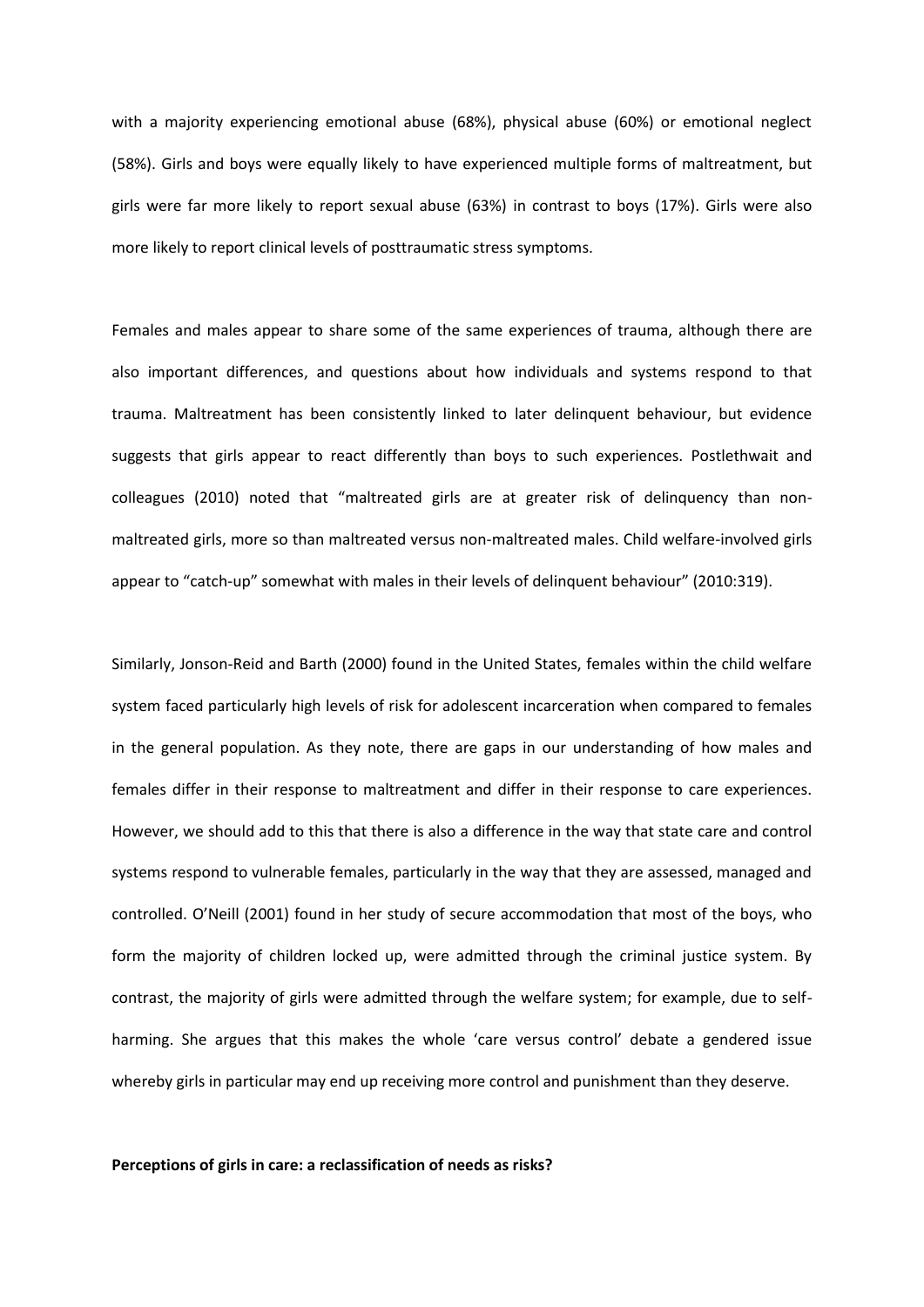As O'Neill (2008) has more recently observed, "(t)here are....striking differences between girls and boys in the assessment of 'risk' and what is judged by social workers and the courts to constitute 'significant harm'…These differences are much more likely to result in heavy interventionist responses with girls than with boys" (2008:96). Meanwhile, Staines (2016: 8) highlights that a reluctance amongst some foster carers and residential care staff to work with girls has been identified in some studies due to fear of allegations of abuse and gendered stereotypes about girls' challenging behaviour. This is also reflected in the wider youth justice workforce. In Baines and Adler's (1994) research, female victims of sexual abuse were variously described by juvenile justice professionals as "manipulative", "hysterical" and "difficult to engage" (1994: 482). Related to this, recent sexual exploitation scandals in the UK (cf. Jay, 2014) have highlighted how young women from "chaotic" backgrounds including those from the care system may be less likely to be perceived as genuine victims.

In her inquiry into child sexual exploitation (CSE) in Rotherham, Alexis Jay described how "children's social care managers seemed reluctant to accept the extent of the problem of CSE within the Borough" (2014: 104). Furthermore, concerns were raised that some referrals made to children's social care were being reclassified as 'Teenager out of control' (2015: 104). Reference was also made to a previous report highlighting that "(t)he young women concerned were often seen by the Police as being deviant or promiscuous. The adult men with whom they were found were not questioned" (Jay, 2014: 85). Jay's inquiry clearly highlights the scandal of vulnerable young women not being listened to, which ultimately results in their experiences of sexual violence and victimisation being ignored. Similarly, the Laming review (PRT, 2016a) received evidence to suggest that girls in care are at greater risk of child sexual exploitation than boys and that this is linked to criminalisation.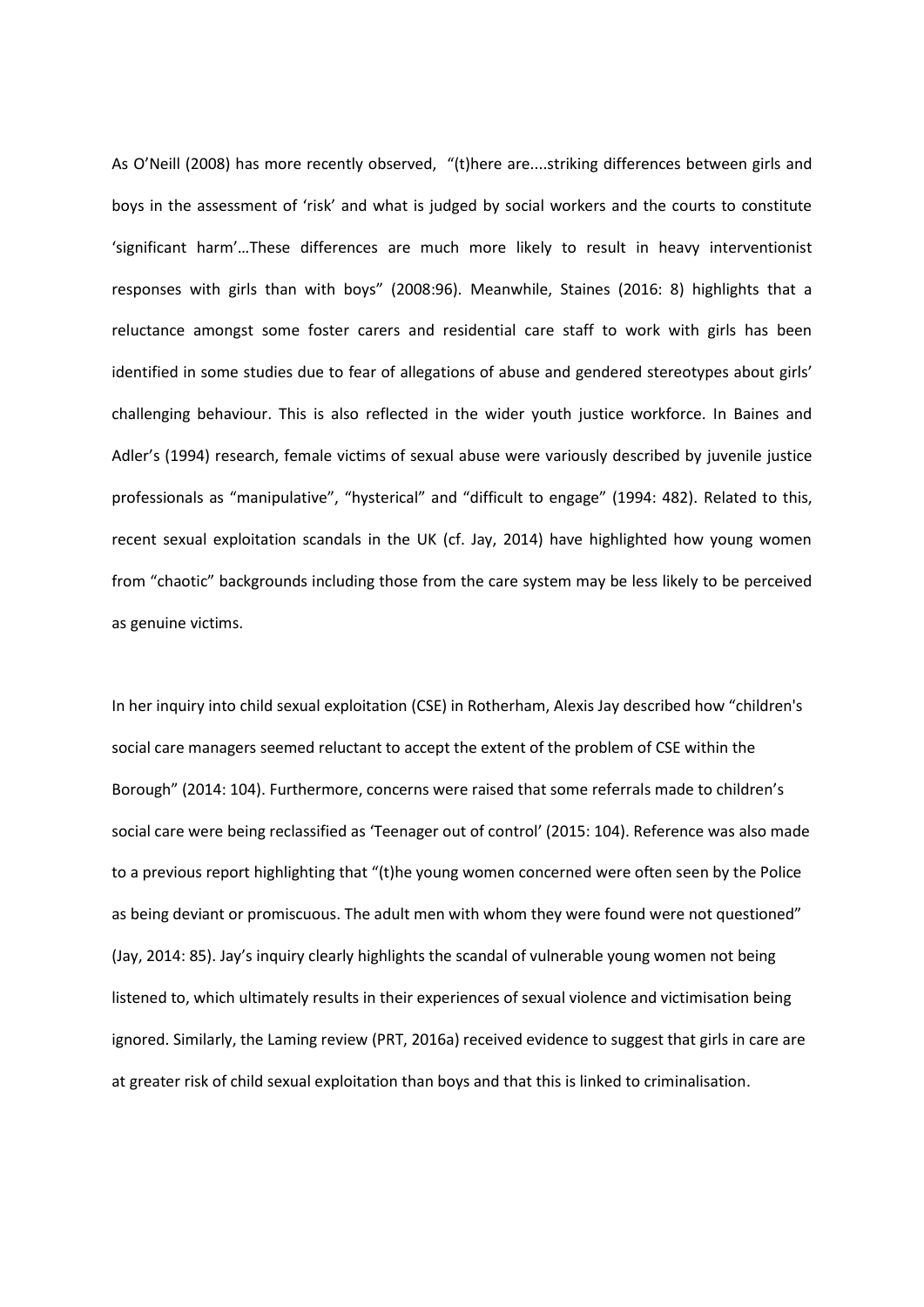Paradoxically, as looked after children, girls may be more likely to have their own behaviour unnecessarily criminalised. McFarlane's (2010) work on young women in care in New South Wales found that half were facing the Children's Court for property damage offences committed in state care, with police called for incidents such as "putting several small holes in the wall" (McFarlane, 2010:348). Yet girls in particular may find their welfare needs frequently reclassified as risks in a riskdominated criminal justice system; for example, being treated more harshly by magistrates if their behaviour contradicts gender stereotypes (APPG, 2012), and with magistrates assuming that girls without a familial safety net are safer in custody (Stanley, 2017). As Stanley has observed in New Zealand (2017), in such cases, detention occurs on welfare grounds, and "girls and ethnic minority children are more likely to be placed into detention in these circumstances" (2017:60). Not only are there overlapping layers of discrimination with respect to gender and care status, but ethnic identify adds an additional layer of complexity, little explored to date.

#### **How are females from care dealt with as offenders?**

O'Neill (2008) notes that the failure to recognise that alternative approaches and policies may be needed to respond to the distinct needs of girls "has compounded the marginalisation of already socially excluded girls in institutional care, who are expected to 'fit into' provision primarily designed for boys, resulting in even worse outcomes for girls than for their male peers" (2008: 102). Meanwhile, a joint criminal justice inspection led by Her Majesty's Inspectorate of Probation (HMIP) (2014) on all girls in the criminal justice system noted that where promising gender-sensitive approaches had been developed, this tended to be due to the commitment of individuals rather than through any nationally or locally led drive to recognise and prioritise girls' needs.

Worryingly, the HMIP (2014) report noted particular concerns about looked after girls, observing "a pattern of reoffending for girls who were Looked After by local authorities, many who were also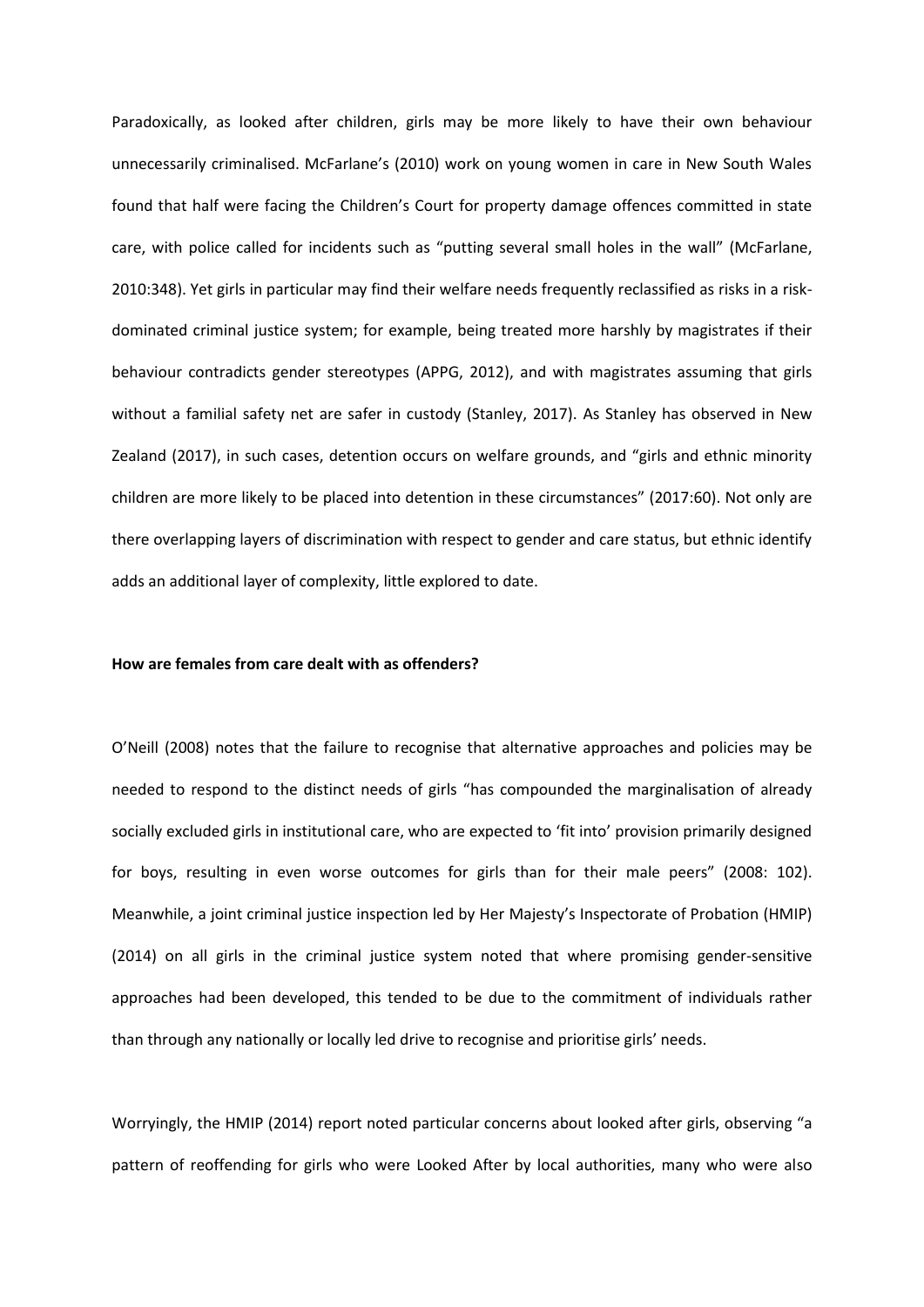extremely vulnerable" (2014:4). In addition: "It was particularly concerning that, for those girls who had been 'Looked After' by the local authority before their sentence, links with their social workers were often weak. In such cases, local authorities were failing to meet their legal duties" (HMIP, 2014:9). This fits with wider evidence on the neglected needs of care leavers in the criminal justice system (Fitzpatrick & Williams, 2017), and their effective abandonment by some local authorities once in prison custody (cf. Fitzpatrick et al, 2016).

Although the HMIP report (2014) identified that the range of interventions available to girls was variable in terms of quality, some critical characteristics were identified that were likely to make the programmes that did exist more successful. These included: ensuring that girls felt safe both physically and emotionally, developing strengths-based approaches and, crucially, recognising past victimisation and trauma. Indeed, as Mendes et al (2014) have argued in their research in Victoria (Australia), offending behaviour by those in care ought to be viewed as a trauma-related outcome.

That said, there are challenges here for practitioners in identifying and evidencing past trauma. In terms of data collection and recording, we know that individual-level trauma is not always identified or systematically recorded or shared, particularly amongst youth justice cohorts supervised in the community. For example, there is no mandatory field on trauma and victimisation experiences in the youth justice risk assessment tool AssetPlus, and there may or may not be information about this in the more qualitative part of the assessment. In addition, there are difficulties in measuring different forms and levels of trauma. So a limitation to the analysis presented here is that a trauma-informed approach is reliant on past victimisation and trauma actually being identified in the first place. Even if it is, there are further questions to ask in terms of how such experiences are responded to, and whether sufficient gender-sensitive services are available.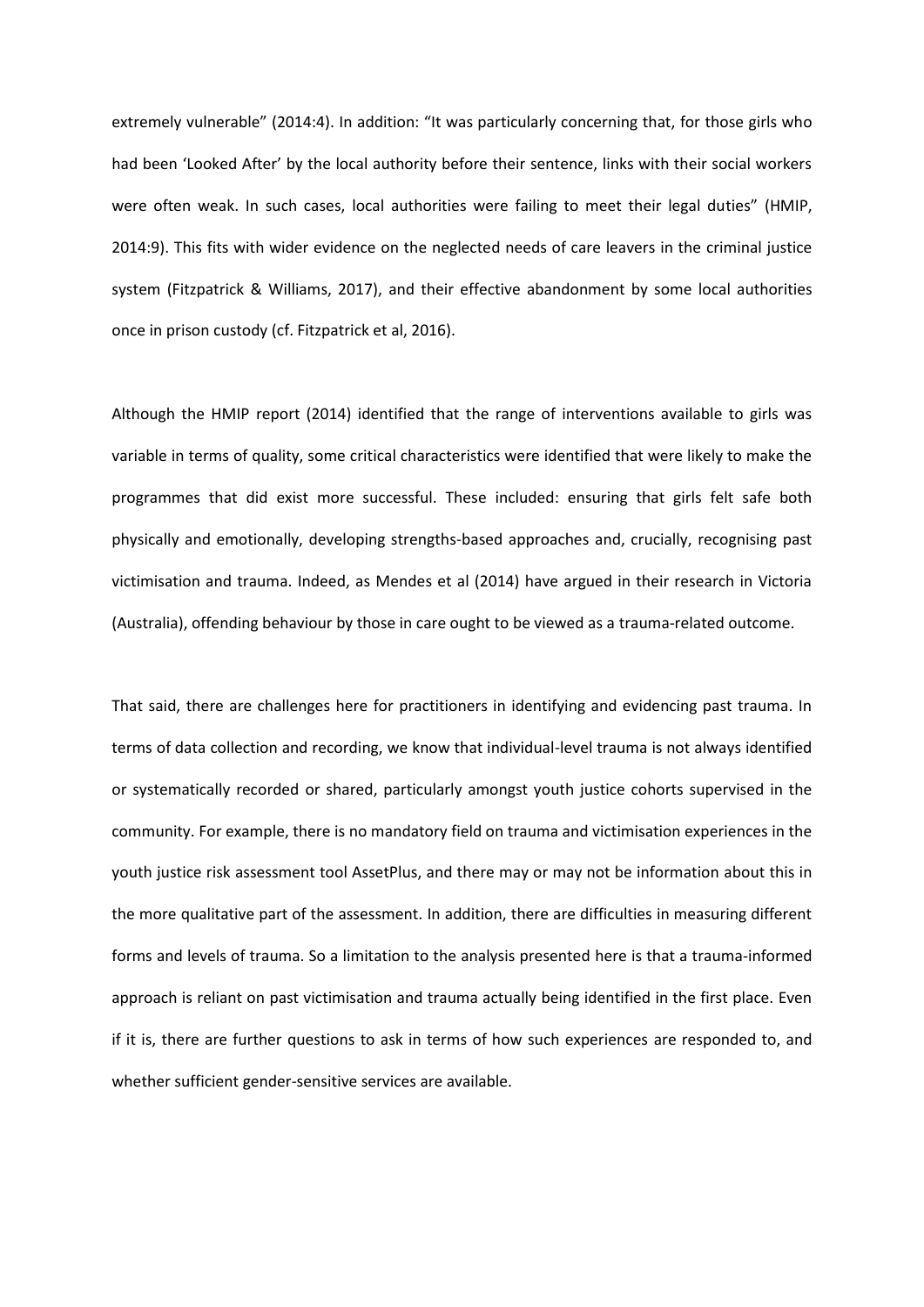Despite the challenges, recognising past trauma and its later impact is arguably crucial in providing individualised support to girls and young women. However, there must also be a recognition of the capacity of state welfare and criminal justice institutions to re-traumatise individuals. Beyond Youth Custody (BYC) (2016) have highlighted how youth justice system involvement could effectively retraumatise vulnerable young people, particularly if they enter custody. Whilst it is 10 years since the publication of Baroness Corston's (2007) ground-breaking report on vulnerable women in the criminal justice system, the recommendation to deal with non-violent females offenders in the community wherever possible remains a crucial goal. Diversion from formal system contact, and particularly from custodial institutions, is key for dealing with the majority of women who are convicted of minor, non-violent offences. However, a two-pronged approach is required and there must also be a commitment to supporting those female care leavers already in prison.

Whilst it is not the intention of this article to conflate criminal justice system involvement with imprisonment, a limitation of the current evidence base is that much of the work on the prevalence of prior victimisation amongst those in the justice system comes from work on custody populations (e.g. see Prison Reform Trust, 2016b), hence the focus below.

#### **Imprisonment**

Estimates suggest that up to 50% of children in custody have a history of being in care (PRT, 2016a). Meanwhile, a survey of adult prisoners found that 31% of females had a history of being in care (compared to 24% of males) (Ministry of Justice, 2012). Whilst these figures may well be an underestimation of the current situation, they nevertheless demonstrate the particular concentration of care-experienced women in custody.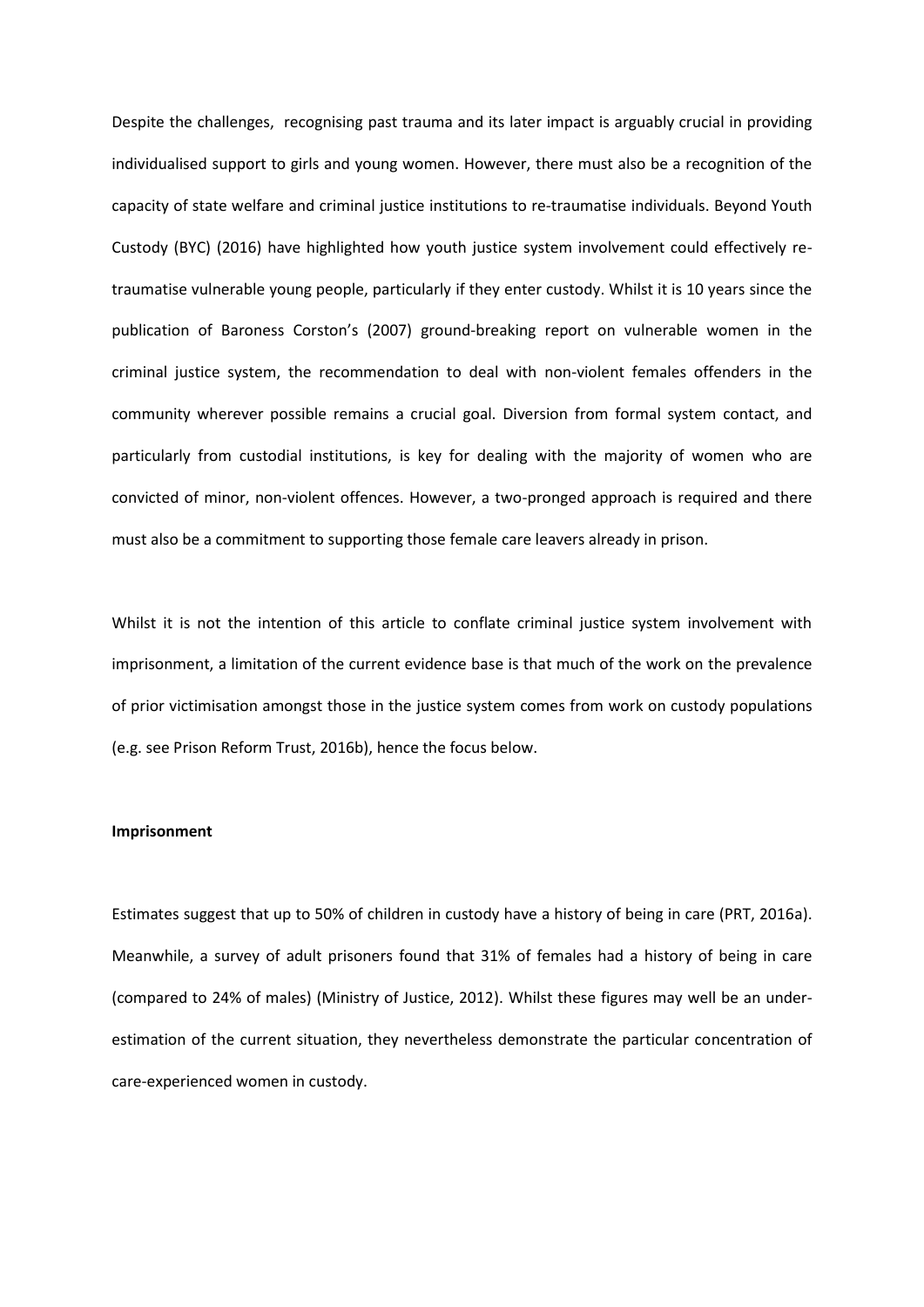On 25 November 2016 there were 3,921 women in prison in England and Wales, accounting for less than 5% of the prison population (Prison Reform Trust, 2016b). However, the vast majority of women serve very short prison sentences, reflecting the fact that most (84%) enter prison under sentence for non-violent offences. Therefore the one-day snap-shot figure masks the high level of use of imprisonment for women in England and Wales. In the year ending June 2016, 9,204 women entered custody either on remand or under sentence (Prison Reform Trust, 2016b).

As with girls in the wider criminal justice system, the voices and experiences of women in prison have remained relatively neglected in research, despite the fact that they differ significantly from their male counterparts and often have more complex needs (Prison Reform Trust (PRT) 2016b). Evidence suggests that 53% of women in prison have experienced emotional, physical or sexual abuse (compared to 27% of men), and they are far more likely to self-harm with 46% attempting suicide at some point (compared to 21% of men) (PRT, 2016b). Imprisoned women are also more likely to be locked up further from their homes because of the lack of provision for them, which makes maintaining contact with family and friends particularly challenging.

Given that female prisoners are far more likely than men to be primary carers of young children, this also makes the prison experience significantly different for women than for men (Corston, 2007), and arguably more distressing (cf. Crewe et al, 2017). It is unknown how many of the children of imprisoned women from care will themselves be placed in the care system. However, it seems reasonable to assume that a proportion of these children will. With high levels of mental health needs amongst female prisoners, and an alarming rise in the number taking their own lives in the last year (Inquest, 2016), the vulnerability of the majority of imprisoned women is stark. And this is arguably particularly true of those who the state previously deemed to be in need of welfare, protection and support. What value is there to society of locking so many of these women up? Furthermore, as Sharpe (2016) has questioned, does the state have the right to punish those young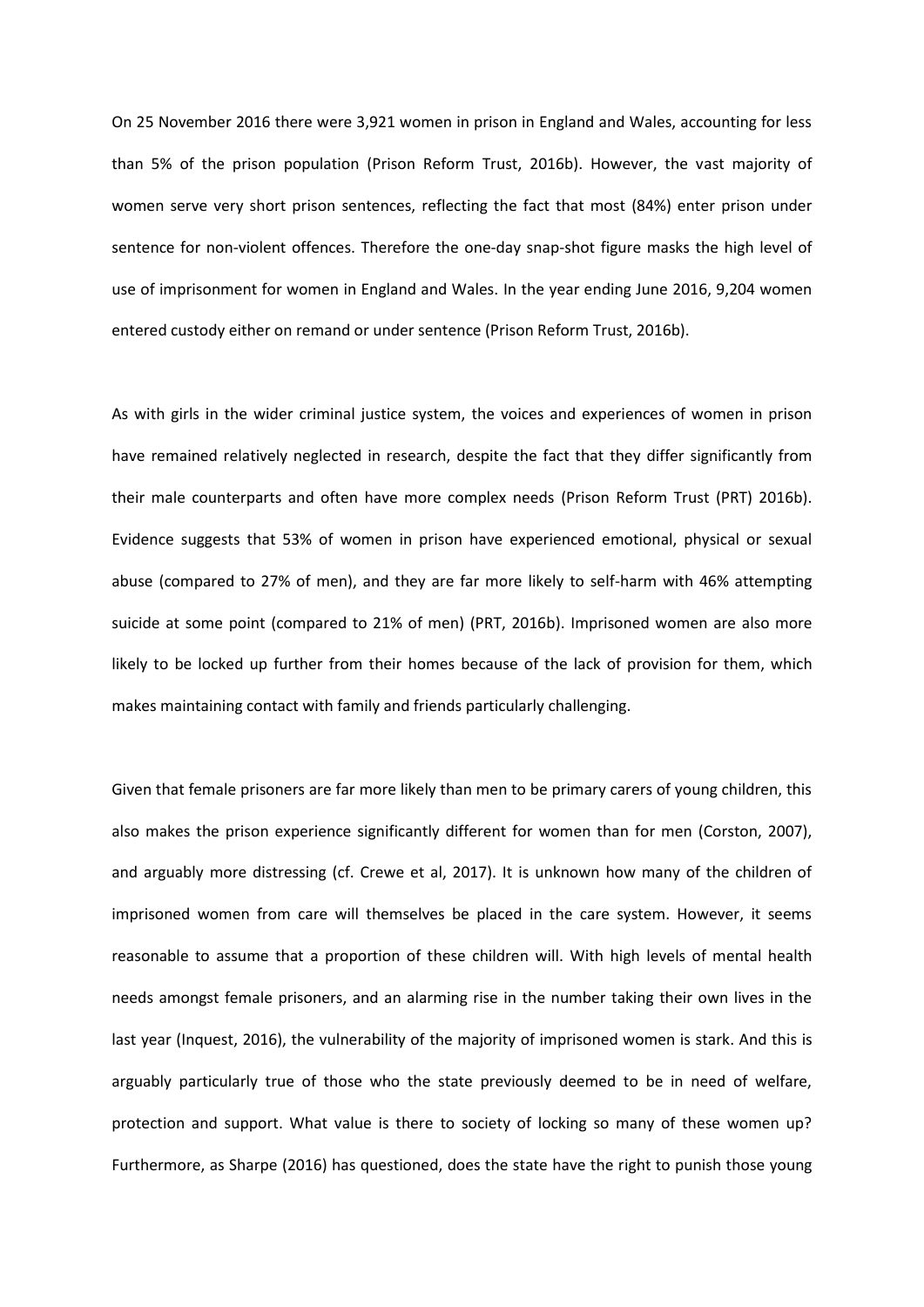people who it has previously failed to protect and support? "Indeed, for girls who have suffered victimisation without justice, punishing (through correctional intervention) their responses or adaptations to abusive situations may amount to secondary victimisation or double punishment" (Sharpe, 2016: 6).

# **Conclusion: Towards a trauma-informed approach**

This article has highlighted the lack of research on girls in the care and criminal justice systems, whilst noting that a gender-neutral approach to policy in this area further marginalises an already vulnerable population. Girls are particularly likely to have their welfare needs redefined as risks in a risk-dominated criminal justice system, which increases the likelihood of discrimination. Despite various knowledge gaps, there is evidence to suggest that, on one hand, they may be less likely to be perceived as genuine victims, yet as looked after children they are more likely to have their own behaviour unnecessarily criminalised. Given the evidence that does exist of past trauma experienced by many females in the care and criminal justice systems, this article concludes by arguing that a trauma-informed approach (cf. Mendes et al, 2014) must underpin future work with them. However, such an approach must be developed through a gendered lens, in recognition of the fact that whilst females and males may share some similar experiences of trauma, girls may also have distinct needs, and may respond to services, and be assessed, managed and controlled by state care and control systems, in very different ways from boys. As a starting point, such an approach should be based on the following key principles.

Listening to Girls and Young Women

Particularly important is the need to listen to females in care and ensure that those whose views are often marginalised or invisible are actually heard. Services also need to develop approaches to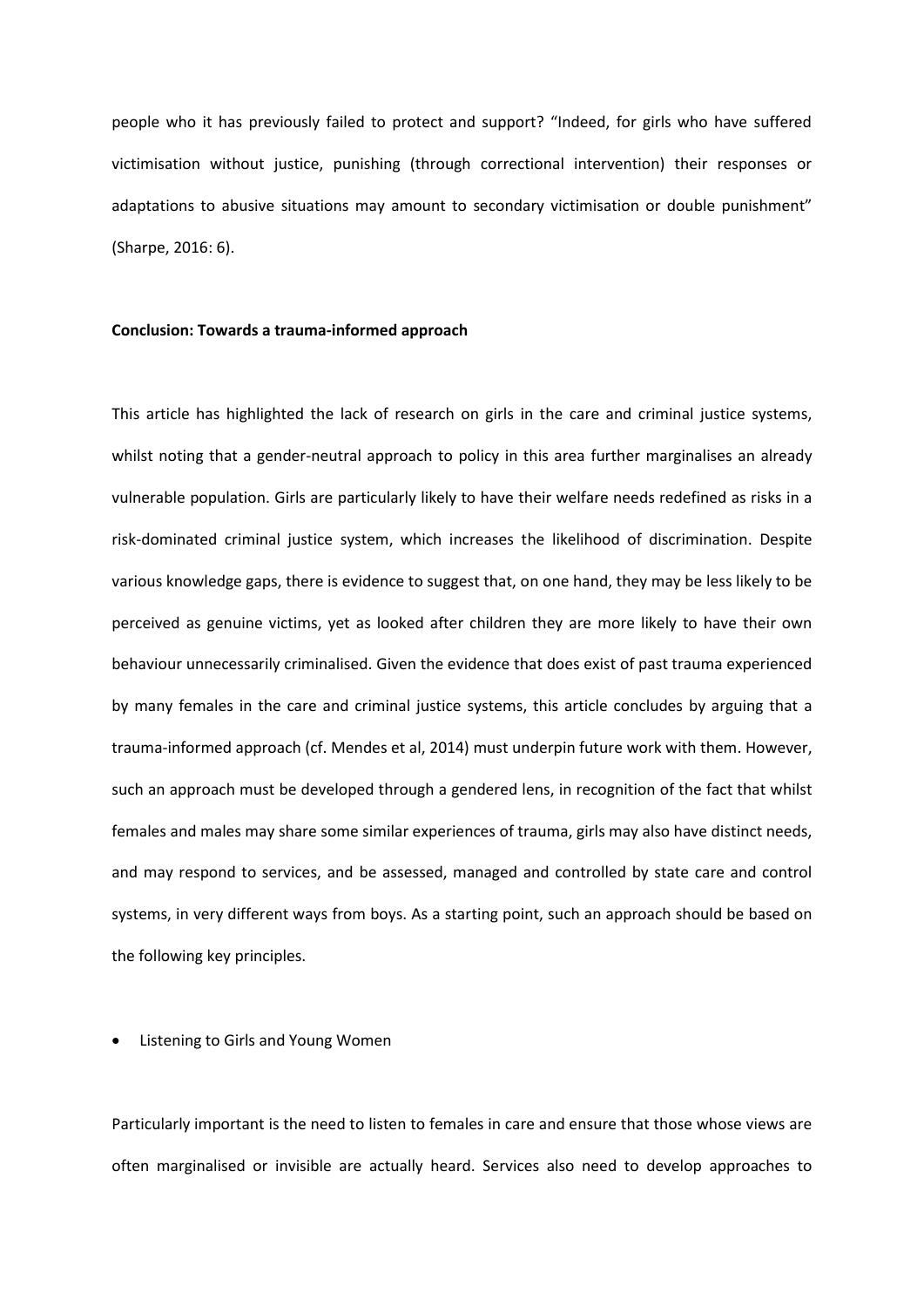engage young women. To achieve this, practitioners should consider how to move beyond existing stereotypes that suggest females in care can be particularly difficult to work with, and likely to be more manipulative than males as well as overly-sexualised (cf. Baines & Adler, 1994). Breaking down such damaging myths would help to lay the groundwork for greater mutual trust and respect, and increase the likelihood that the victimisation of all females is taken more seriously in the future (cf. Jay, 2014).

# Greater recognition of backgrounds of vulnerability

Secondly, there is a need for far greater recognition of the backgrounds of vulnerability that many girls and young women in care come from, as well as the potential impact of early trauma on later development and behaviour. This includes the need to recognise overlapping layers of vulnerability. For females in care, care status and gender can intertwine to create stigma and discrimination, but ethnicity and sexuality add further complexity for some which has been little explored to date. As identified above, there may be challenges for practitioners in actually identifying past trauma and victimisation in the first place. Being able to respond to such experiences with appropriate individual support represents a further hurdle.

# Acknowledging the impact of state welfare and criminal justice system failures

There is also a serious need to avoid the reliance on individual pre-care experience as the dominant official explanation for later challenging behaviour. Whilst pre-care experiences should not be ignored, a far greater understanding of how systems failures may further traumatise already vulnerable females is crucial. For example, concerns over the unnecessary criminalisation of some children in care combine with the low age of criminal responsibility in England and Wales, meaning that we bring children into the justice system at a far earlier age than many other countries,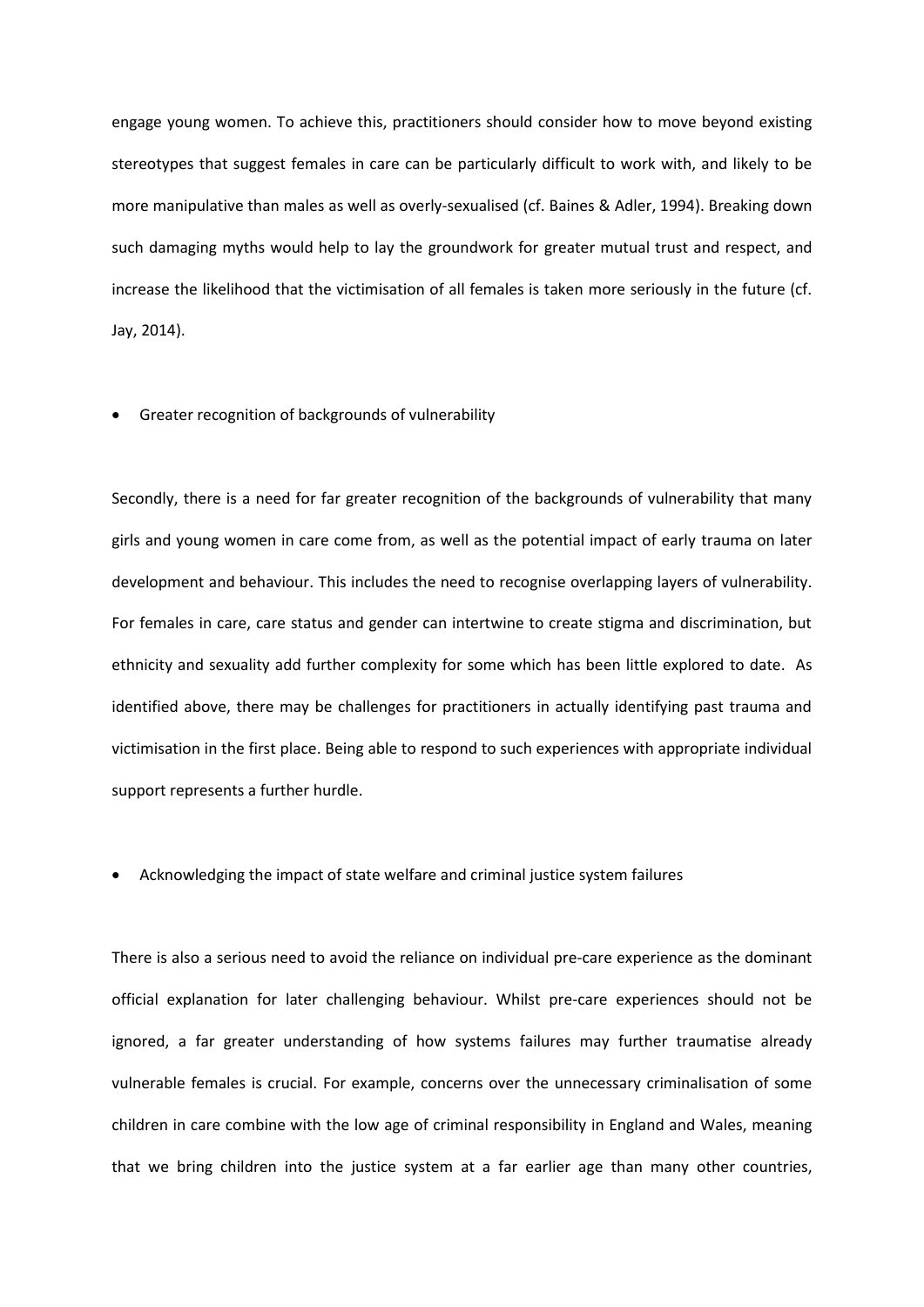although this is inconsistent with the evidence on maturity and brain development (Delmage, 2013). In addition, the long-lasting consequences of a childhood criminal record have recently been highlighted by the Standing Committee for Youth Justice (see Sands, 2016) who note that the childhood criminal records system in England and Wales is one of the most punitive when compared to 15 other jurisdictions.

Once in the justice system, individuals are far more likely to return (McAra & McVie, 2007) increasing the likelihood that they will receive a custodial sentence. Yet periods of imprisonment can themselves have a traumatising effect on individuals and make existing trauma worse (Beyond Youth Custody, 2016), with recent evidence indicating that the pains of long-term imprisonment are experienced particularly acutely by females (Crewe et al, 2017). When we combine this with the low age of leaving care and the fact that many children leaving care continue to experience compressed and accelerated transitions to independence when compared to their peers in the general population, the situation seems bleak. Yet a shift of focus from the individual to the system offers some hope.

Diversion from formal criminal justice system contact wherever possible.

We cannot change pre-care experiences from the past, but what we can seek to change is young people's present and future circumstances, and in particular how the system responds to vulnerable young women who have experienced past trauma. Diversion from involvement in the formal criminal justice system wherever possible must be a key underlying principle, in recognition of the fact that "every interaction leaves a mark" (NPCC, 2016: 1). At the same time, there needs to be a commitment to ensuring that those females already in the justice system are not abandoned by their corporate parent, but receive the support that they may well be entitled to. In light of the various system failings identified, there are strong groups for exploring whether criminal records for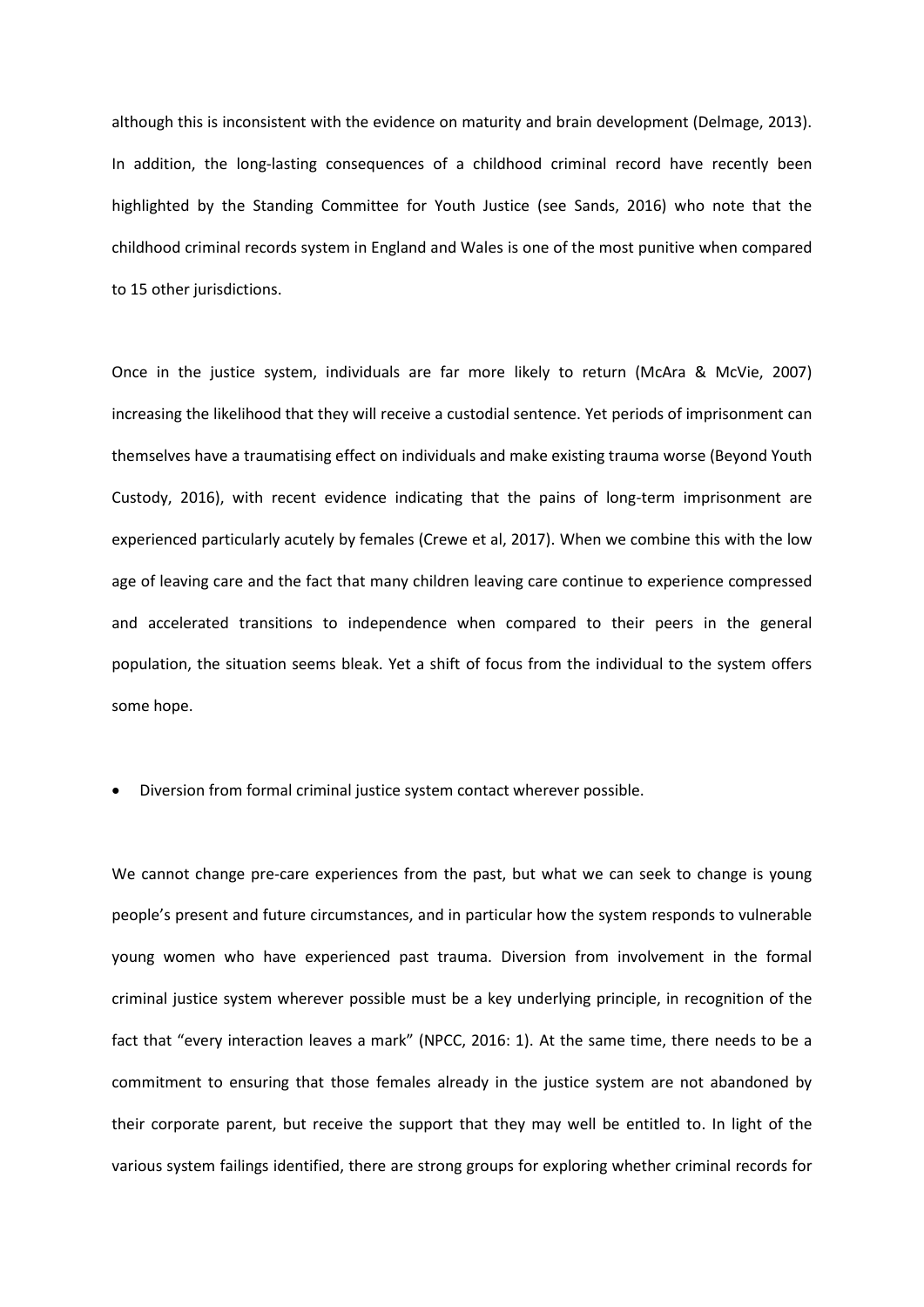minor offences of those in care could be wiped when young people leave the care system (cf Fitzpatrick, 2014).

Recognition that a gender-neutral approach inevitably prioritises the male majority

Finally, despite some evidence of good practice, a gender neutral approach still dominates in relation to females in the care and criminal justice systems, and there needs to be greater recognition that this inevitably prioritises the male majority. A trauma-informed, gender-sensitive approach is required both within the care and criminal justice systems in order to ensure that the needs of those who have often experienced multiple victimisation are met. As Crewe et al (2017) have observed in their work on imprisonment, "(t)here is no necessary contradiction between recognising the multiple victimisation experienced by the majority of female prisoners, whilst also attributing them with agency, rationality and voice" (Crew et al, 2017:18). Indeed, this returns us full circle to the first key principle identified above and the importance of listening to girls and young women. Not doing so will only ensure that females continue to describe their encounters with the state "and perhaps especially, with agencies mandated to support and protect them….as sites of damage, neglect, dismissal and, above all, a lack of care" (Sharpe, 2016: 11).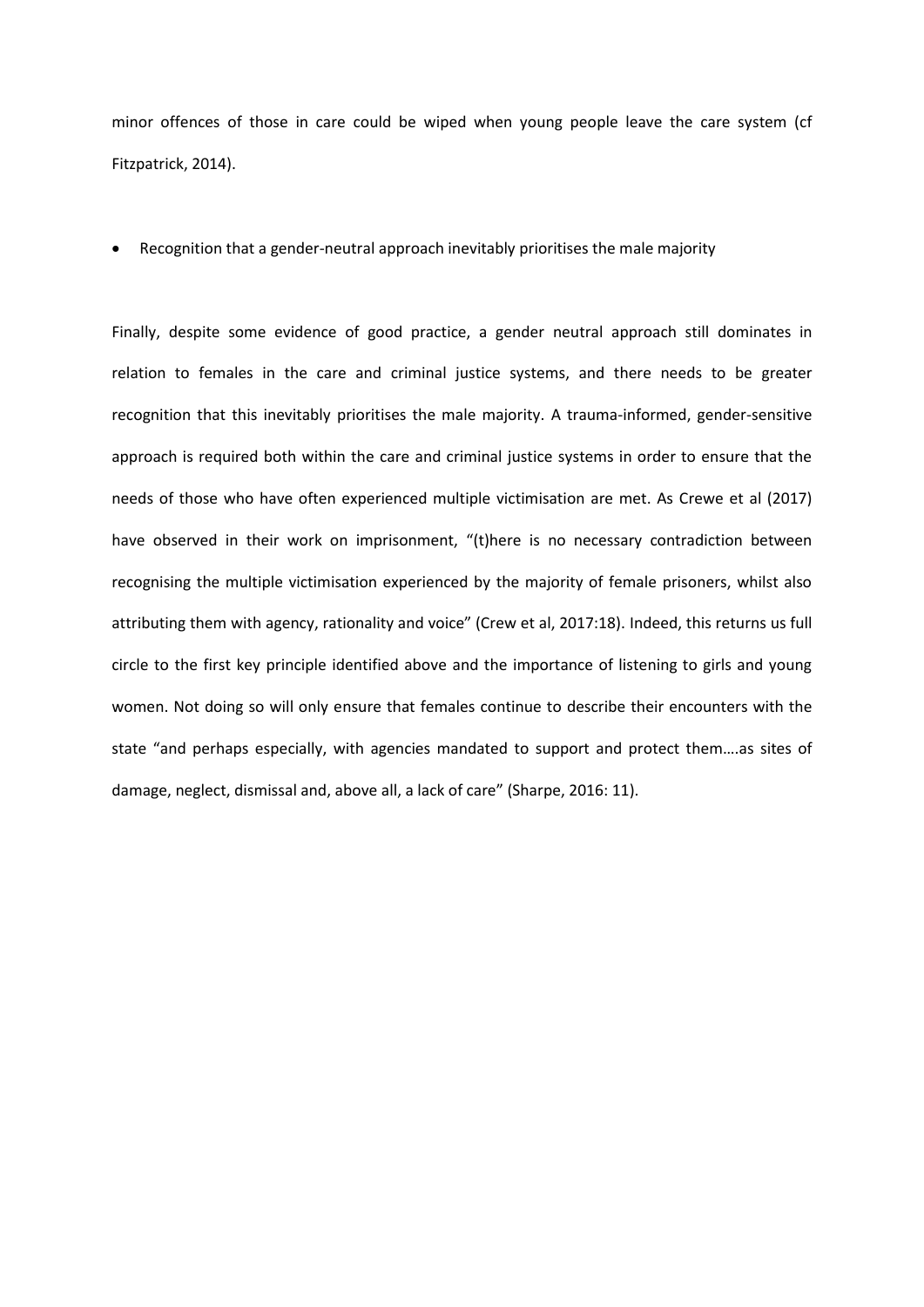## **References**

All Party Parliamentary Group on Women in the Penal System (APPG) (2012) *Inquiry on Girls: From courts to custody*, Howard League for Penal Reform, London

Baines, M. and Adler, C. (1994) 'Are girls more difficult to work with? Youth workers' perspectives in juvenile justice and related areas', *Crime and Delinquency*, Vol 42, No 3, pp. 467-485.

Beyond Youth Custody (2016) *Trauma and Young Offenders: A review of the research and practice literature*, Beyond Youth Custody.

[http://www.beyondyouthcustody.net/wp-content/uploads/Trauma-and-young-offenders-a-review](http://www.beyondyouthcustody.net/wp-content/uploads/Trauma-and-young-offenders-a-review-of-the-research-and-practice-literature.pdf)[of-the-research-and-practice-literature.pdf](http://www.beyondyouthcustody.net/wp-content/uploads/Trauma-and-young-offenders-a-review-of-the-research-and-practice-literature.pdf) (accessed 26 January 2017).

Collin-Vezina, D., Coleman, K., Milne, L., Sell, J. and Daigneault, I. (2011) Trauma experiences, maltreatment-related impairments and resilience among child welfare youth in residential care, *International Journal of Mental Health and Addiction*. Vol 9, pp. 577-589.

Corston, J. (2007) *The Corston Report: A report by Baroness Jean Corston of a review of women with particular vulnerabilities in the Criminal Justice system*, Home Office, London.

Crewe, B., Hulley, S. and Wright, S. (2017) 'The gendered pains of life imprisonment', *British Journal of Criminology*, advanced online access, January 2017 (accessed 1 February 2017) <https://academic.oup.com/bjc/article/2877142/The-Gendered-Pains-of-Life-Imprisonment>

Department for Education (2016a) 'Children looked after in England (including adoption) year ending 31 March 2016', *SFR 41/2016*, 29 September 2016, Department for Education.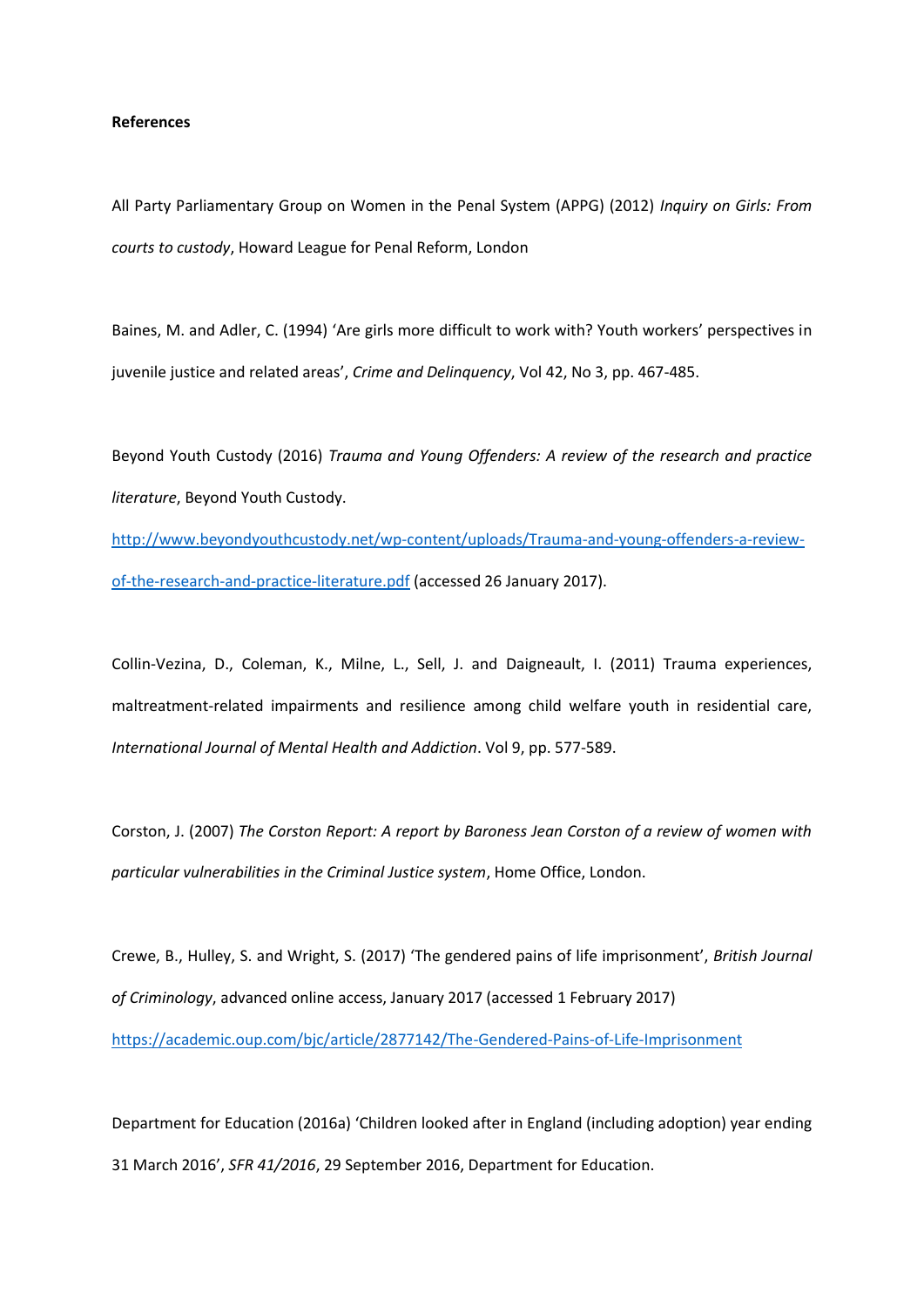Department for Education (2016b) *Government response to Sir Martin Narey's Independent Review of Residential Care*, Department for Education, December 2016

Delmage, E. (2013) 'The minimum age of criminal responsibility: A medico-legal perspective', Youth Justice, 13(2) pp. 102–110.

Fitzpatrick C (2014) Achieving justice for children in care and care leavers. Howard League for Penal Reform 'What is Justice?' working paper 14/2014.

[http://howardleague.org/wp-content/uploads/2016/04/HLWP\\_14\\_2014.pdf](http://howardleague.org/wp-content/uploads/2016/04/HLWP_14_2014.pdf) (accessed 20 February 2017)

Fitzpatrick, C. and Williams, P. (2017) 'The neglected needs of care leavers in the criminal justice system: Practitioners' perspectives and the persistence of problem (corporate) parenting'', *Criminology & Criminal Justice*, Vol 17, No 2, pp 175-191.

Fitzpatrick, C., Williams, P. and Coyne, D. (2016) 'Supporting looked after children and care leavers in the criminal justice system: Emergent themes and strategies for change', *Prison Service Journal*, July 2016, No 226.

Her Majesty's Inspectorate of Probation (HMIP) (2014) *Girls in the Criminal Justice System*, Criminal Justice Joint Inspection, December 2014, HMIP, Manchester.

House of Commons Justice Committee (2013) *Youth Justice: Seventh Report of Session 2012– 13. Volume I: Report, together with formal minutes, oral and written evidence*. The Stationery Office, London.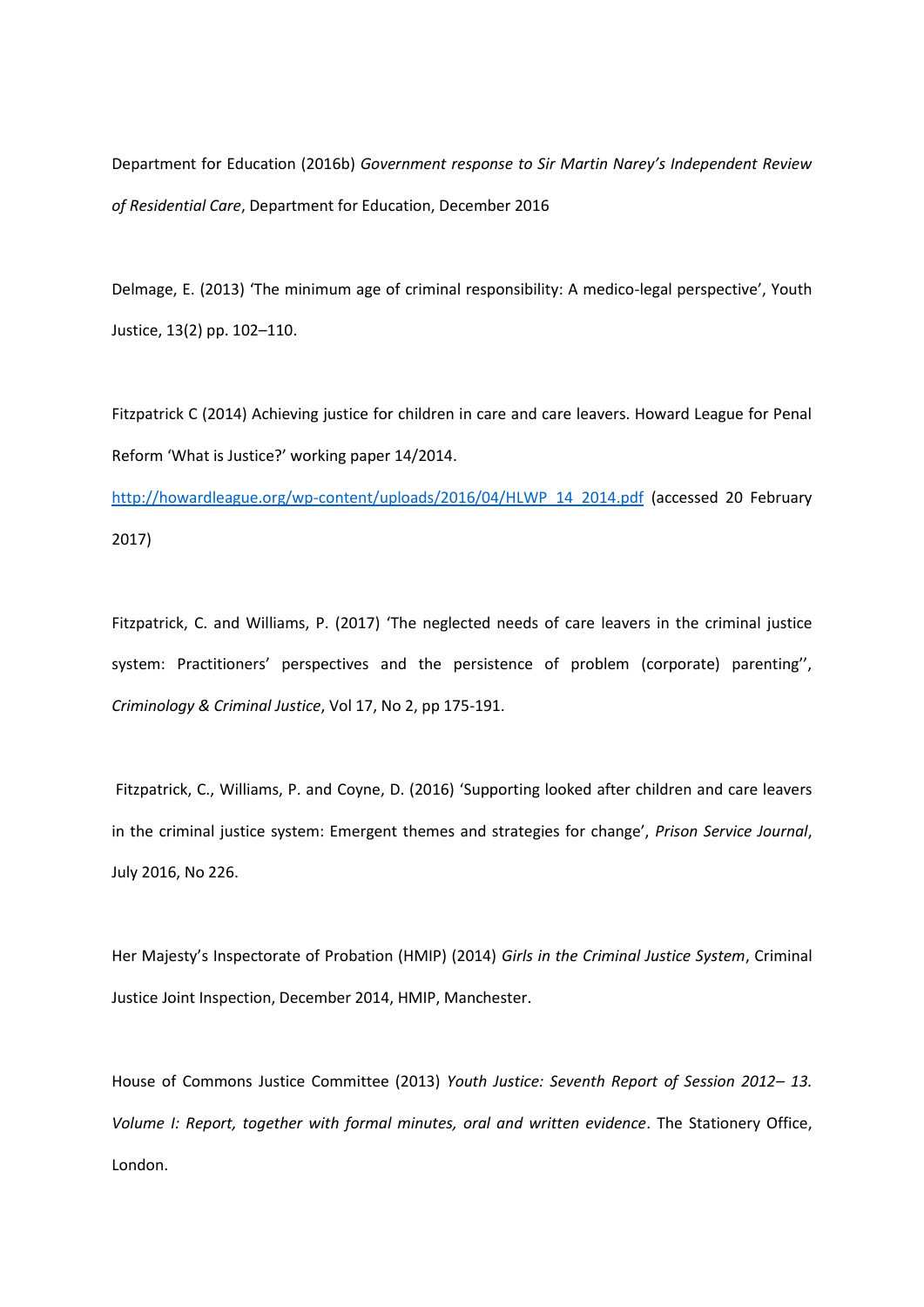Howard League for Penal Reform (2016) *Criminal Care: Children's homes and criminalising children*, The Howard League for Penal Reform: London.

Howard League (2017) P*rogramme to end the criminalisation of children in residential care: Overview paper*, The Howard League for Penal Reform: London.

INQUEST (2017) Deaths of Women in Prison, England and Wales: 2007-2016. <http://www.inquest.org.uk/statistics/deaths-of-women-in-prison> (accessed 4 February 2017).

Jay, A. (2014) *Independent Inquiry Into Child Sexual Exploitation in Rotherham, 1997 – 2013. Report* for Rotherham Metropolitan Borough Council.

Jonson-Reid, M. and Barth, R.P. (2000) 'From placement to prison: The path to adolescent incarceration from child welfare supervised foster or group care', *Children and Youth Services Review,* Vol 22, No 7, pp. 493-516.

McFarlane, K. (2010) From care to custody: Young women in out-of-home care in the criminal justice system, *Current Issues in Criminal Justice,* Vol 22, No 2, pp. 345-353.

McAra, L. and McVie, S. (2007) 'Youth justice? The impact of system contact on patterns of desistance from offending', *European Journal of Criminology,* Vol 4, No 3, pp. 315–345.

Mendes, P., Baidawi, S. and Snow, P. (2014) *Good Practice in Reducing the Over-Representation of Care-Leavers in the Youth Justice System: Leaving Care and Youth Justice Phase Three Report.* Monash University.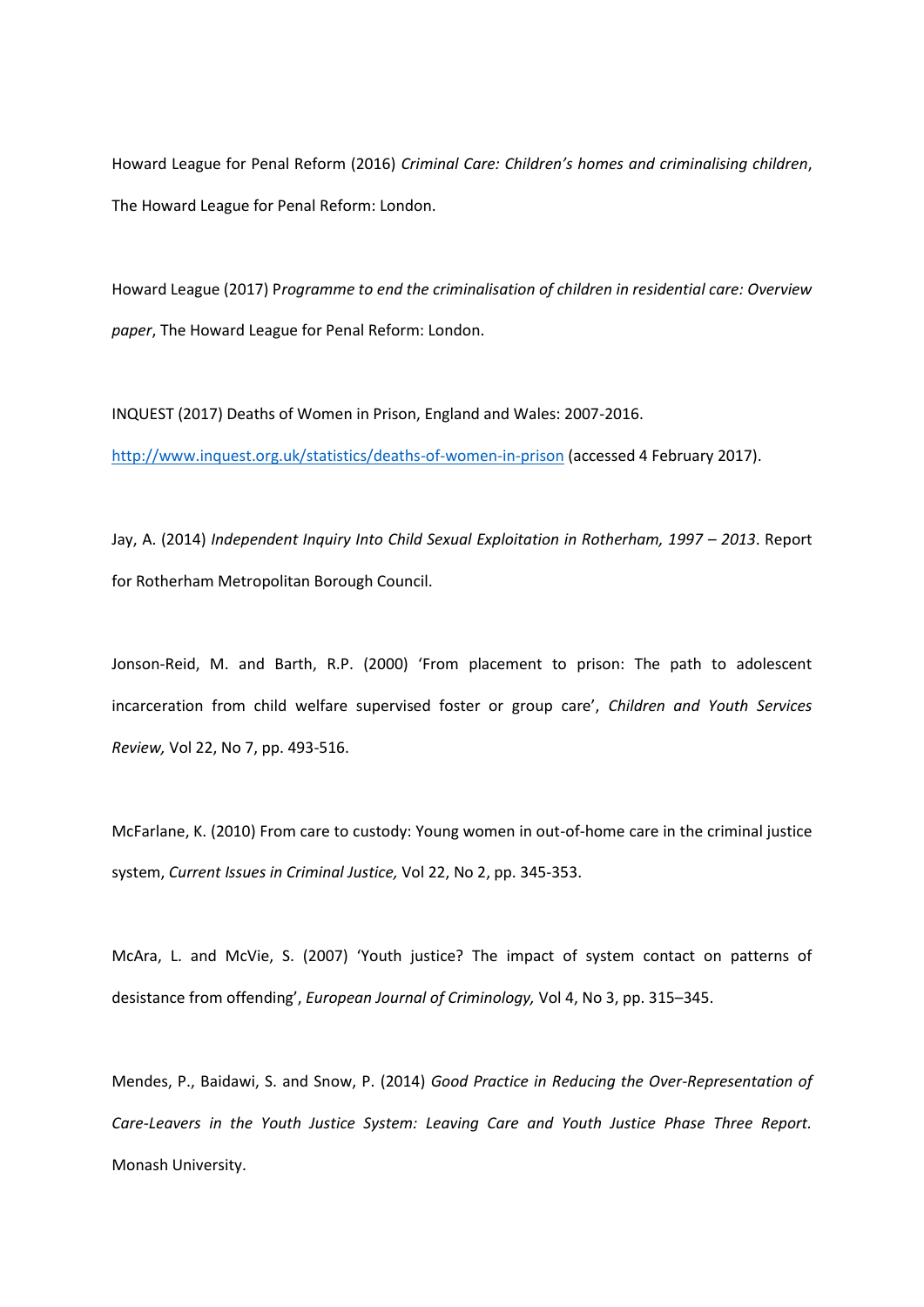Ministry of Justice (2012) *Prisoners' childhood and family backgrounds*, Ministry of Justice, London.

Narey, M. (2016) *Residential Care in England: Report of Sir Martin Narey's independent review of children's residential care*, July 2016.

National Police Chief's Council (NPCC) (2015) National Strategy for the Policing of Children and **The Voung Contract of the Contract of Contract Contract of Contract Contract Contract Contract Contract Contract Contract Contract Contract Contract Contract Contract Contract Contract Contract Contract Contract Contract** [http://www.npcc.police.uk/documents/edhr/2015/CYP%20Strategy%202015\\_2017\\_August%202015](http://www.npcc.police.uk/documents/edhr/2015/CYP%20Strategy%202015_2017_August%202015.pdf) [.pdf](http://www.npcc.police.uk/documents/edhr/2015/CYP%20Strategy%202015_2017_August%202015.pdf) (accessed 25 January 2017).

O'Neill, T. (2008) 'Gender matters in residential child care' in Kendrick, A. (ed) *Residential Child Care: Prospects and Challenges*, Jessica Kingsley, London, pp.93-106.

Postlethwait, A.W., Barth, R.P. and Guo, S. (2010) 'Gender variation in delinquent behavior changes of child welfare-involved youth'. *Children and Youth Services Review*, Vol 32, No 3, pp. 318-324.

Prison Reform Trust (2016a) *In Care, Out of Trouble*: An independent review chaired by Lord Laming, Prison Reform Trust, London.

Prison Reform Trust (2016b) *Bromley Briefings Prison Fact file: Autumn 2016,* Prison Reform Trust, London.

Sharpe, G. (2012) *Offending Girls: Young women and youth justice*, Routledge, London.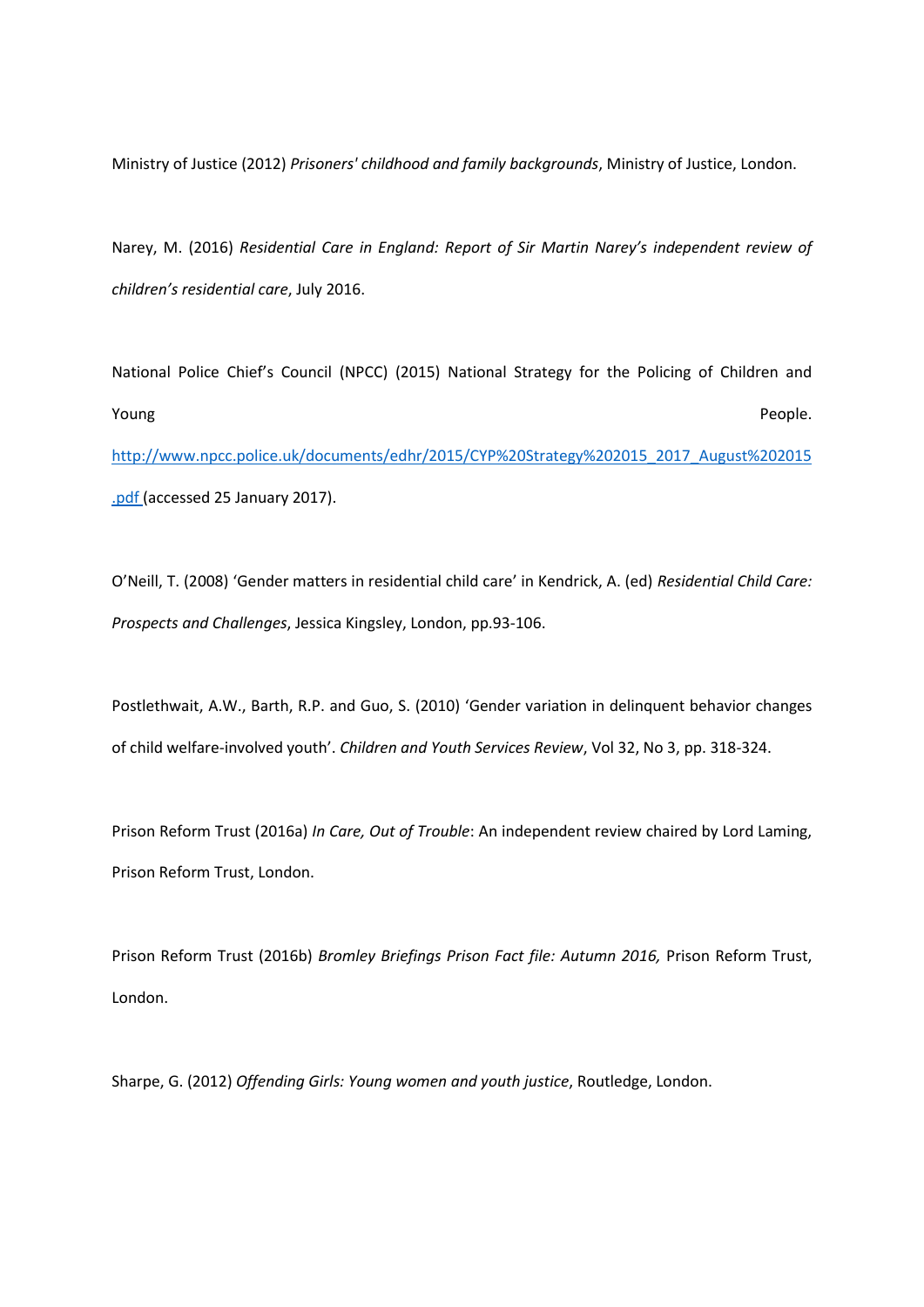Sharpe, G. (2016) 'Re-imagining justice for girls: A new agenda for research', Youth Justice, Vol 16, No 1, pp. 3-17.

Shaw, J. (2016) 'Policy, practice and perceptions: Exploring the criminalisation of children's home residents in England', *Youth Justice*, Vol 16, No 2,pp. 147-161.

Slawson, N. (2016) 'Girls in state care and care leavers still at high risk of teenage pregnancy', *The Guardian,* 29 March 2016.

Sands, C. (2016) *Growing up, Moving on The International Treatment of Childhood Criminal Records*, Standing Committee for Youth Justice (SCYJ).

South-east protocol to reduce offending and criminalisation of children in care (2014) [http://scyj.org.uk/wpcontent/uploads/2014/04/SE\\_protocol\\_to\\_reduce\\_offending\\_and\\_criminalisat](http://scyj.org.uk/wpcontent/uploads/2014/04/SE_protocol_to_reduce_offending_and_criminalisation_of_children_in_care__final_28_March_2014.pdf) ion of children in care final 28 March 2014.pdf (accessed 15 January 2017)

Stanley, E. (2017) 'From Care to Custody: Trajectories of Children in Post-War New Zealand', *Youth Justice,* Vol 17, No 1, pp 57-72.

Staines, J. (2016) *Risk, Adverse Influence and Criminalisation: Understanding the over-representation of looked after children in the youth justice system*, Prison Reform Trust, London.

Taylor, Claire (2006) *Young People in Care and Criminal Behaviour*, Jessica Kingsley, London.

Taylor, Charlie (2016) *Review of the Youth Justice System in England and Wales*, Cm 9298, Ministry of Justice.